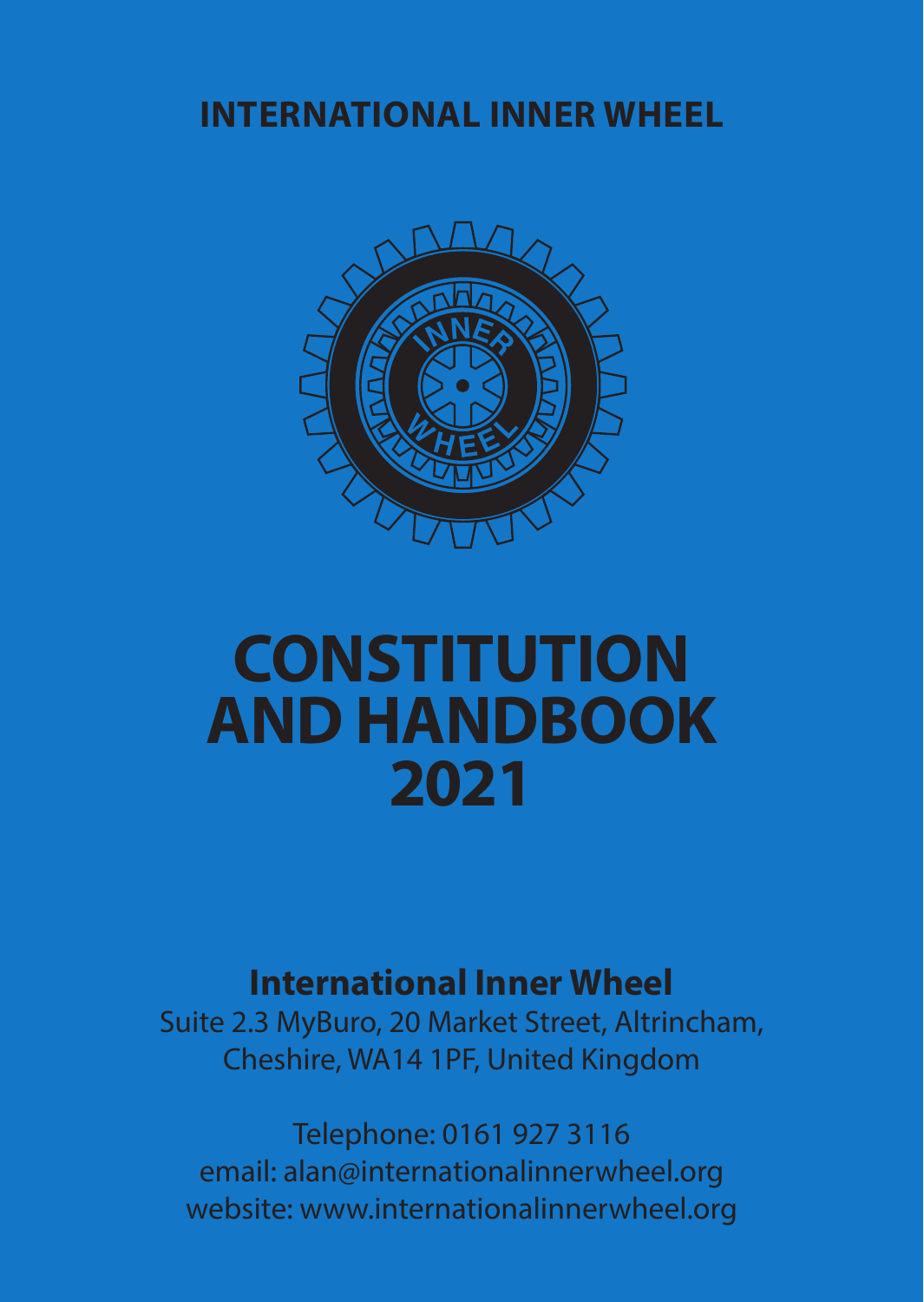# **CONTENTS**

| <b>Basic Rules</b>                  | 4  |
|-------------------------------------|----|
| Objects                             | 4  |
| Membership                          | 4  |
| Governing Body                      | 9  |
| Election of Governing Body          | 14 |
| Committees                          | 17 |
| Editor                              | 18 |
| Finance                             | 19 |
| <b>Trustees</b>                     | 21 |
| National Representatives            | 22 |
| Affiliation                         | 24 |
| Convention                          | 24 |
| <b>Standing Orders</b>              | 26 |
| Changes to the Constitution         | 28 |
| <b>Standard Rules for Clubs</b>     | 30 |
| <b>Standard Rules for Districts</b> | 36 |
| Handbook                            | 46 |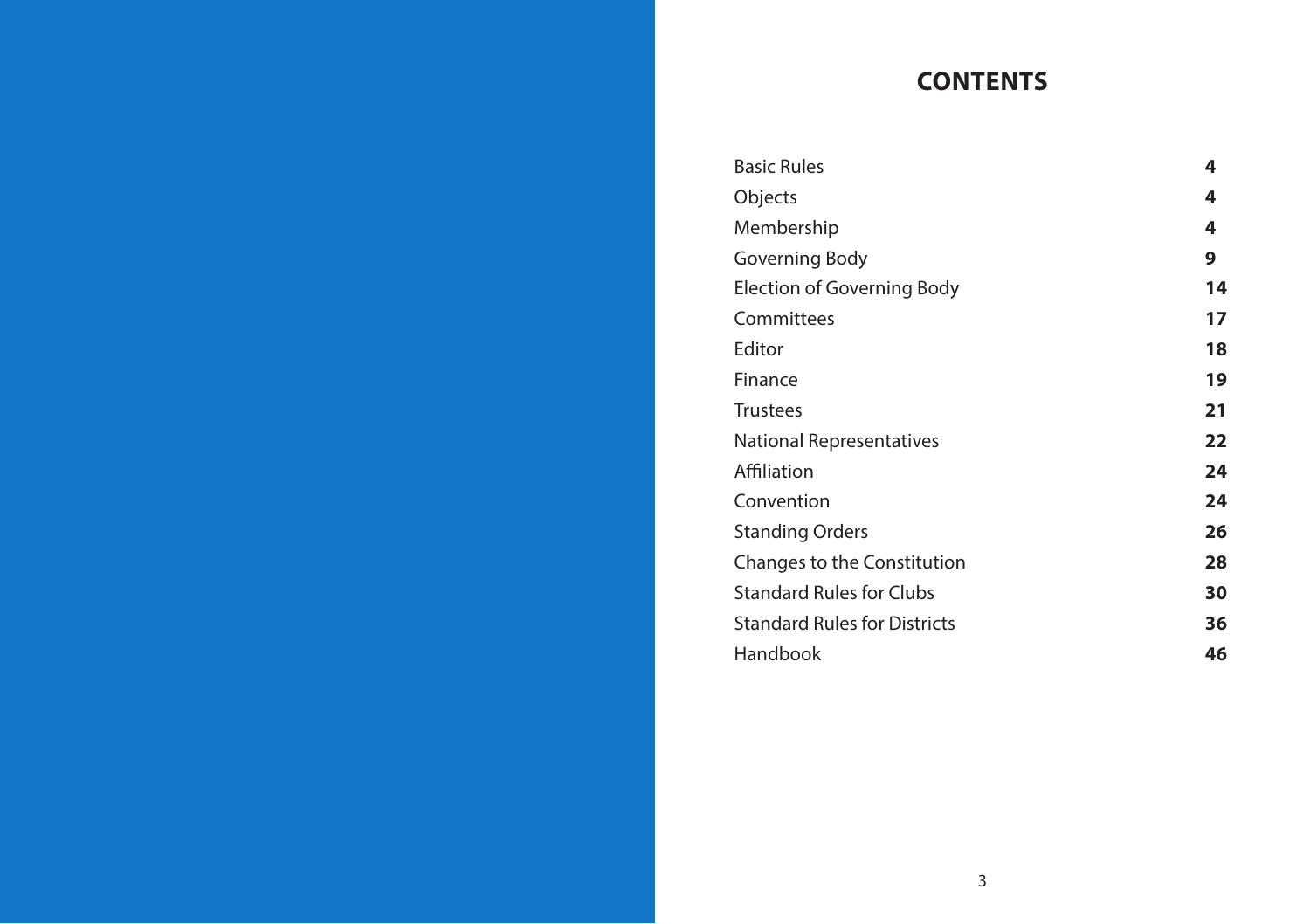# **INTERNATIONAL INNER WHEEL**

#### **BASIC RULES**

The International Constitution shall be binding on all Members and shall be as follows:

- 1. The name shall be "International Inner Wheel".
- 2. The emblem shall be:



- 3. The Inner Wheel year shall be from 1st July to 30th June
- 4. Inner Wheel shall not be sectarian or party political.
- 5. There shall be a standard naming system for all offices at International, National, District and Club levels.
- 6. The official language is English.

#### **OBJECTS**

The objects shall be:

- 1. To promote true friendship.
- 2. To encourage the ideals of personal service.
- 3. To foster international understanding.

#### **MEMBERSHIP**

#### **1. At International level**

Includes all Inner Wheel Clubs The minimum number of Active Members required to form a Club is 10.

Applications for membership shall be sent to the Administrator of International Inner Wheel, together with an agreement to adopt the standard rules and to observe the Constitution. This agreement is binding on all Clubs except where it conflicts in any way with the laws and customs of a particular country.

All Clubs, within countries which have National Bye Laws, must conform to their National Bye Laws, and the Governing Body of International Inner Wheel must be consulted when changes are contemplated in the National Bye Laws.

The International Governing Body must approve any proposed changes in the naming system.

#### **2. At National level**

Includes all the Districts and Clubs within its boundaries. The minimum number of Districts required to form a National Governing Body is **2.**

#### **3. At District level**

Each District includes all the Clubs within its boundaries. The minimum number of Clubs required to form a District is **4**.

#### **4. At Club level**

A member may belong to one Club only. **Classes of membership** 

**A.** Active Membership

**B.** Honoured Active Membership (Active members within a Club who have been given a special award, because of their outstanding service to Inner Wheel). **C.** Honorary Membership.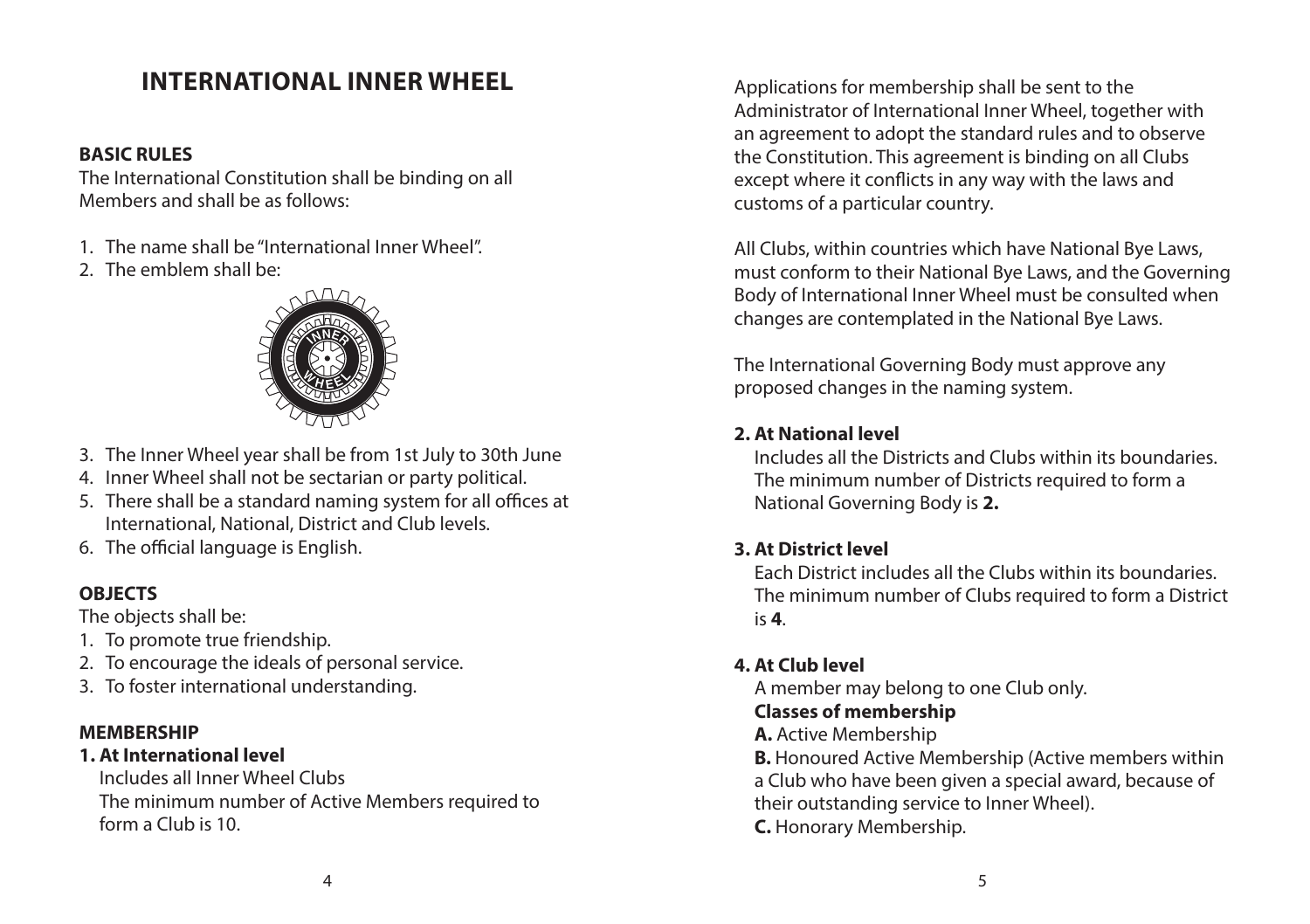#### **A. Active Membership**

Active membership may be retained or taken up by women who have been invited to join provided that they are over 18 years, and the majority of the club members agree.

#### **B. Honoured Active Membership**

**An Award.** A Club may confer Honoured Active Membership on an Active Member who has given outstanding service to Inner Wheel. Such a member retains all the rights of Active Membership for life, or until she leaves Inner Wheel.

#### **C. Honorary Membership**

International Inner Wheel, National Governing Bodies, Districts and Clubs may invite distinguished persons whom they wish to honour, to become an Honorary Member. Honorary Members have no vote and cannot hold any office on any administrative level of the organisation. The number should not exceed 4 at any given time.

#### **D. Membership at Large**

**a)** If an active member resides in an area of a country where there is no Inner Wheel Club, the National Governing Body of that country can grant her 'Membership at Large' status. Application must be made to the National Governing Body, through her former Club, or District if there is no former Club due to disbandment. Payment of International Inner Wheel Capitation Fees must be made to that Governing Body. Such a member cannot vote or hold office.

# **b) Countries without a National Governing Body.**

Any active member of Inner Wheel who takes up residence in an area or a country where there is no Inner Wheel Club, shall be entitled to 'Membership at Large' on application to International Inner Wheel Headquarters, through her former Club, and on payment of the appropriate International Inner Wheel Capitation Fee. Such a member cannot vote or hold office.

#### **E. Transfers**

An Active Member may, in some circumstances, provided both Clubs agree, and permission is obtained from the District Executive Committee/s, transfer to another Inner Wheel Club.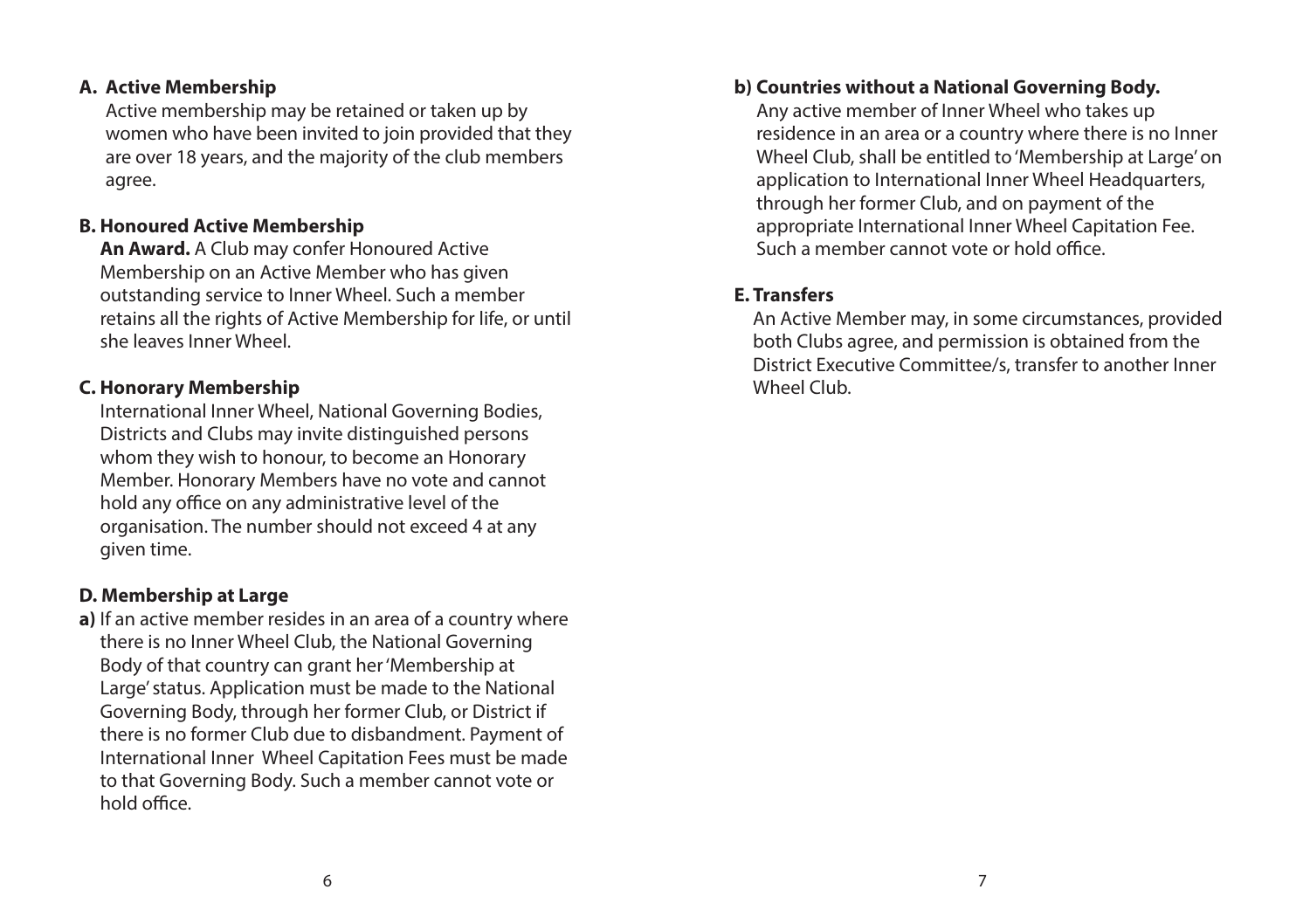#### **F. Retirement**

 When a member is no longer able to continue through sickness or infirmity, she may be termed "retired" rather than "resigned".

#### **G. Termination of membership**

Active Membership terminates on failure to pay the annual subscription by 31st December or by exclusion for serious reasons, the member concerned having a right of reply. The decision to exclude a member for serious reasons must be approved by a two thirds majority vote by the club members by way of secret ballot and submitted for agreement to the District Executive Committee or the Executive Committee of International Inner Wheel in the case of non-districted clubs. The Club Executive Committee shall notify the member concerned of its intentions by writing at least 30 days in advance, the notice to be sent by registered mail to her last known address. No final decision to be taken without mediation. Any Inner Wheel member going to the court of law without exhausting the provisions for such grievances within Inner Wheel may be excluded from membership of any club.

### **Naming a Club**

When a new Inner Wheel club is formed, the members of the new Club may decide on a geographically suitable name, subject to the approval of International Inner Wheel.

# **THE INTERNATIONAL GOVERNING BODY**

A candidate for an International Inner Wheel office, whether elected or appointed, may not hold any other office in Inner Wheel. No Past International President shall be eligible to be nominated for the International Inner Wheel Governing Body.

# **1. The International Governing Body consists of the Officers and the Board Directors. A Officers:** President Vice-President

Immediate Past President Treasurer Chairman of the Constitution Committee.

These officers form the Executive Committee and have a 1 vote each. In addition the President has a casting vote. Executive Committee Quorum - 3 members.

# **B Board Directors:**

 There shall be 16 Board Directors. Each Board Director to have 1 vote.

# **DUTIES of International Governing Body**

1) In conformity with the Constitution, the Governing Body has the control and management of the affairs and funds of International Inner Wheel and subject thereto, may order its own proceedings. Its decision on matters of administration is to be final, but on matters of principal any Club, District or National Governing Body may appeal against a decision to the Convention. Quorum - 75% of the International Governing Body.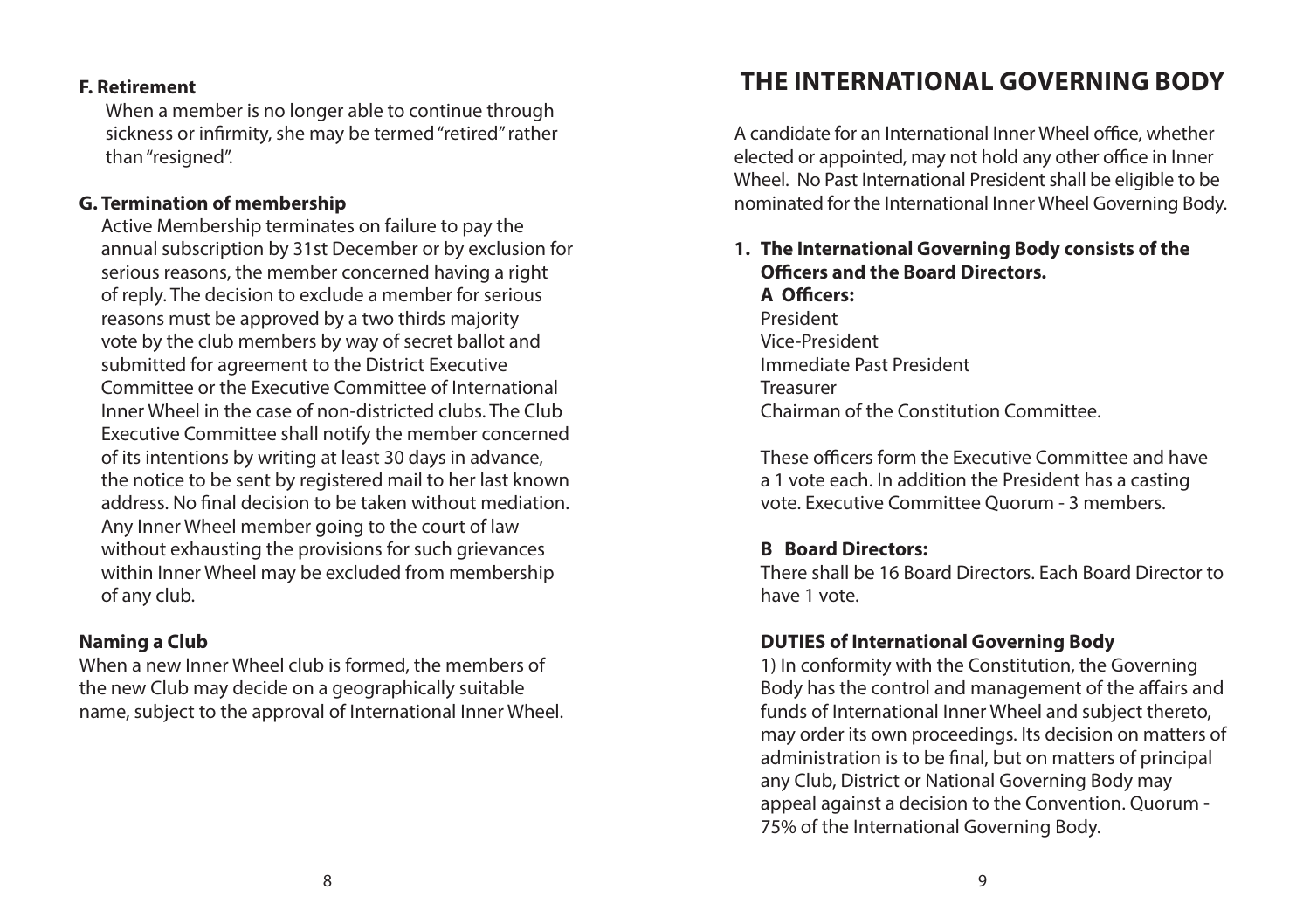2)The International Governing Body is to have jurisdiction over Non districted Clubs and over Districts, where there is no National Governing Body.

- **2. The International Governing Body is to be elected as follows:** 
	- **A Officers:**
	- **a) President**

### **- Qualifications:**

 Must have served at some time as a President of a National Governing Body, or an International Board Director or a Board Member, or the International Treasurer.

#### **- Nominations:**

A District Committee of a National Governing Body may nominate a member suitably qualified for the position of President. Members may accept nomination only from the District Committees of the National Governing Body of which they are members.

# **- Voting:**

By electronic voting, each Club having the right to one vote.

# **- Tenure of Office:**

The President is to serve for 1 year only and cannot serve again in this office.

 The Immediate Past President, the President and the Vice-President must not be members of Inner Wheel in the same country or National Governing Body.

# **b) Vice-President - Qualifications:**

Must have served at some time as President of a National Governing Body, or an International Board Director or a Board Member or the International Treasurer.

# **- Nominations:**

 A District Committee of a National Governing Body may nominate a member suitably qualified for the office of Vice-President. Members may accept nomination only from District Committees of the National Governing Body of which they are members. :

# **- Voting:**

 By electronic voting, each Club having the right to one vote.

# **- Tenure of Office:**

The Vice President is to serve for one year only and cannot serve again in this office.

# **c) Treasurer**

# **- Qualifications:**

 Must have served on a National Governing Body or District as a Treasurer and have served as a member of a National Governing Body for at least 1 year at the time of nomination.

# **- Nominations:**

 A District Committee of a National Governing Body may nominate a member suitably qualified for the office of Treasurer. Members may accept nomination only from District Committees of the National Governing Body of which they are members.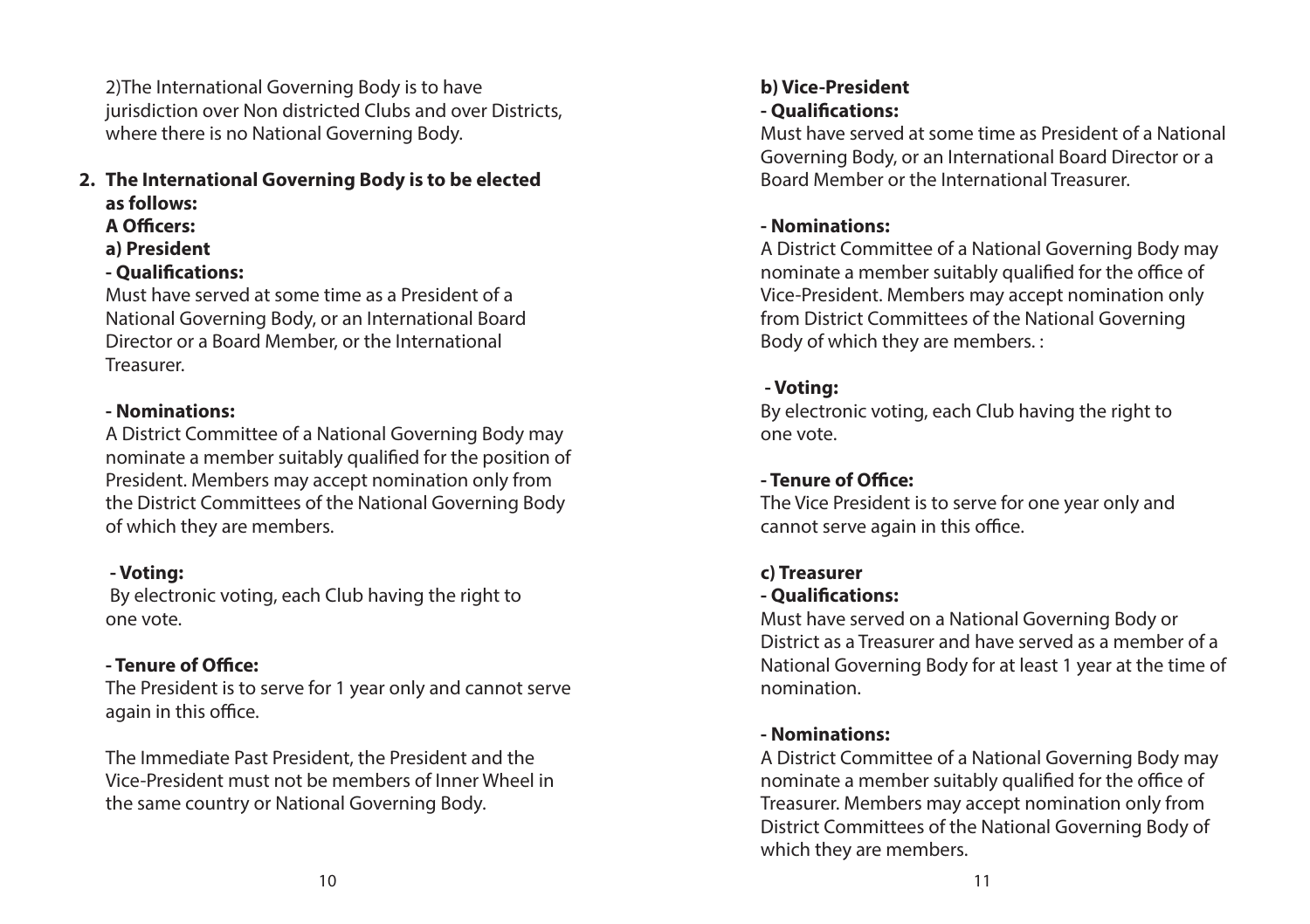#### **- Voting:**

By electronic voting, each Club having the right to one vote.

#### **- Tenure of Office:**

The Treasurer may serve for a maximum of 3 consecutive years only,but must be nominated and elected annually and cannot serve again in this office.

#### **- Duties of Treasurer:**

She must have computer skills, knowledge of accounting software, on-line banking and use spreadsheets, be able to read financial forecasts in order to ensure continuity of payments to suppliers, prepare budgets, ensure financial integrity of organisation and work closely with the bookkeeper and accountant/auditor on a weekly basis.

#### **d) Constitution Chairman - Qualifications:**

Must have been a past member of the International Inner Wheel Governing Body.

### **- Nominations:**

 A District Committee of a National Governing Body may nominate a member suitably qualified for the office of Constitution Chairman. Members may accept nomination only from District Committees of the National Governing Body of which they are members.

# **- Voting:**

By electronic voting, each Club having the right to one vote.

# **- Voting and Tenure of office:**

 She may serve for a maximum of 3 consecutive years only, but must be nominated and elected annually and cannot serve again in this office.

### **B Board Directors - Qualifications:**

Must be a Past National Representative or a Past President of a National Governing Body to stand for election as a Board Director of the International Governing Body.

### **- Nominations:**

A District Committee within a country, which has a National Governing Body or an elected National Representative, may nominate a suitably qualified member for the office of Board Director.

# **- Voting:**

### By electronic voting.

The Board Directors are to be elected in the same ballot as the Officers. Each Club to have 16 votes, all of which must be for nominees from different countries. If more than16 persons are nominated, each Club must vote for a total of 16 nominees.The electronic voting document must declare a vote of 16 in total. Any electronic voting document which declares a vote for more than 16, or less than 16, shall be invalid.

# **- Tenure of Office:**

A Board Director may serve for a maximum of 2 years only, but must be elected annually.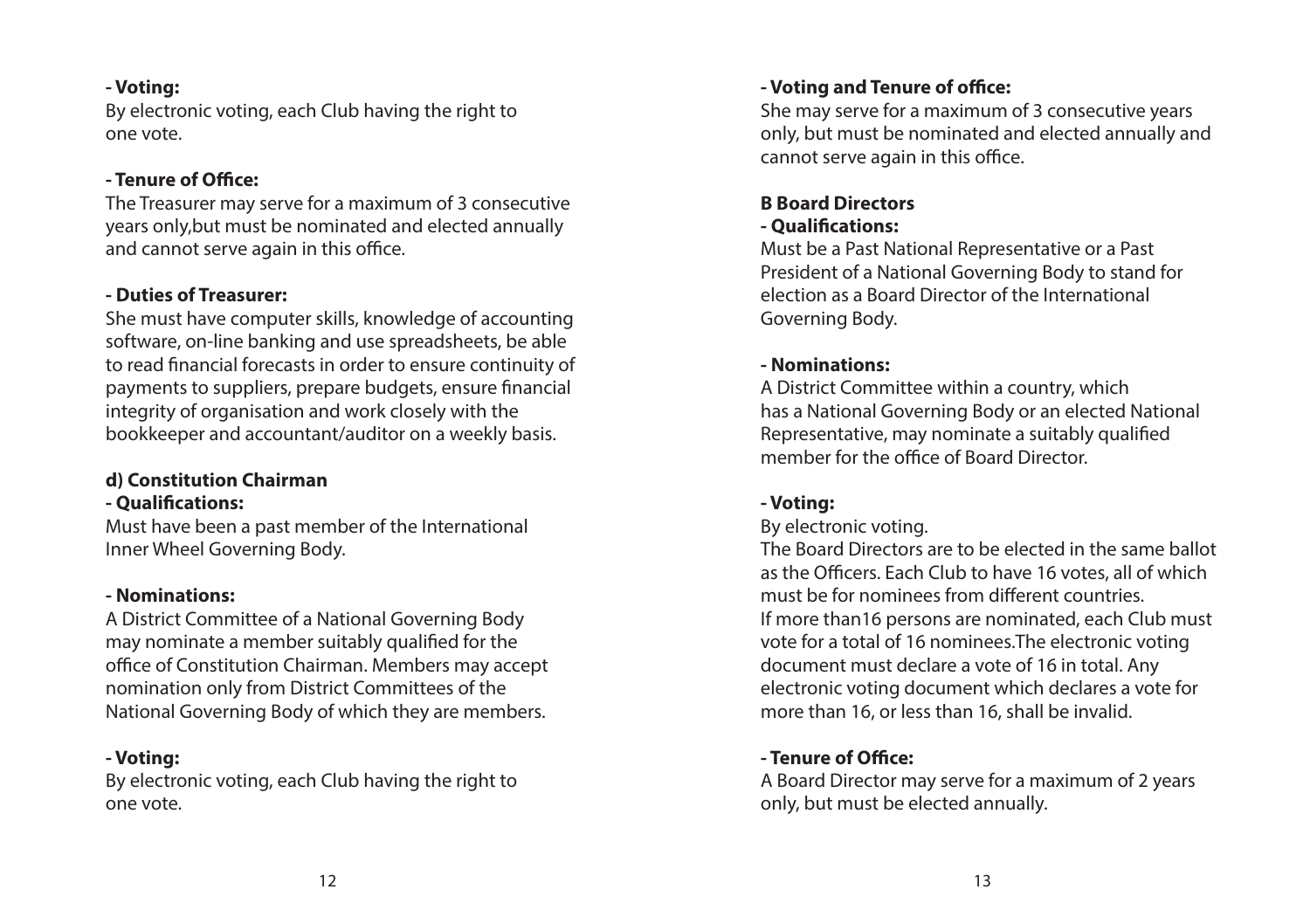An Inner Wheel member who holds an elected or appointed office at National Governing Body, District or Club level, or who is an Immediate Past President or Immediate Past Chairman cannot be, at the same time, a member of the International Governing Body.

#### **3. Meetings**

**A** - Non Convention year:

One Governing Body Meeting will be held annually.

**B** – Convention year.

 A second Governing Body Meeting will be held the day prior to the Convention. The International Governing Body may pass a resolution on urgent matters between Meetings. A copy of the resolution, in writing, must be sent to each member of the Governing Body, whose acceptance or rejection must be sent, in writing, to the Administrator of International Inner Wheel. The decision must be by a 75% majority. The procedure is to be instigated by the Executive Committee.

# **ELECTION OF THE INTERNATIONAL GOVERNING BODY**

# **1A. Executive Committee:**

 The procedure for the election of the President, Vice President, Treasurer and Constitution Chairman to the Governing Body of International Inner Wheel is to be as follows:

 **Nominations,** with the consent of the nominee, may be made by District Committees of the National Governing Body of which they are members, to their National Governing Body.If 2 or more nominations for any one office are made by District Committees in the same

National Governing Body, there must be an internal election organised by the National Governing Body. The National Governing Body must then inform the District Committees, the result of that internal election.

# **1B. Board Directors:**

The procedure for the election of Board Directors to the Governing Body of International Inner Wheel is to be as follows:

# **Nominations:**

- **a)** A District, which has a National Governing Body, may nominate for the position of Board Director. If 2 or more nominations are received from District Committees in the same National Governing Body, there must be an internal election, organised by the National Governing Body. The National Governing Body must then inform the District Committees the result of that internal election.
- **b**) In the case of a Districted country, without a National Governing Body, but which has an elected National Representative, a District may nominate for the position of Board Director. If 2 or more nominations are received from District Committees in the same country, there must be an internal election organised by the National Representative. The National Representative must then inform the District Committees, the result of that internal election.
- **2.** The District Committee must submit completed nomination forms for all International Officers and Board Directors, to International Inner Wheel Headquarters not later than 30 September.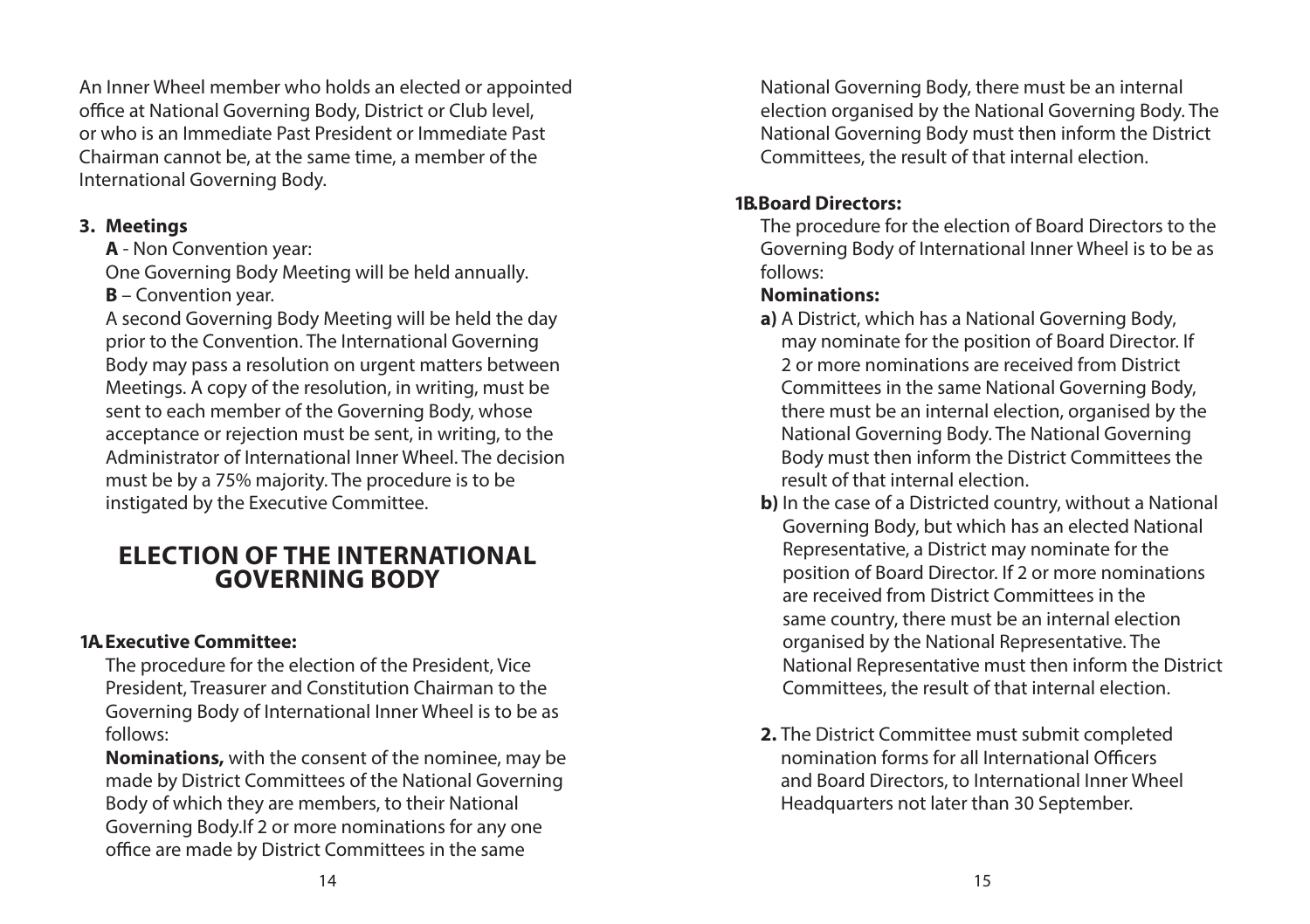- **3. A list of nominees,** with a short description of offices held, will be sent to all Clubs. The recorded vote must be received at International Inner Wheel Headquarters not later than 31st March, otherwise it will be invalid. Any votes received from Clubs with outstanding Capitation Fees will be null and void.
- **4.** If any 2 nominees receive the same number of votes, the President will have the casting vote.
- **5.** In the eventuality of death, disability or disqualification of any candidate/nominee during the election for Board Director, the election will take place as per schedule. The next nominee receiving the highest number of votes will be declared elected as Board Director, in the place of the deceased, disabled or disqualified candidate/nominee.
- **6.** The result of the elections for President, Vice President, Treasurer, Board Directors and Editor of International Inner Wheel will be sent out to all National Governing Bodies, Districts and Non Districted Clubs simultaneously.
- **7. In the event of a vacancy** in the office of: **President,** the Vice President is to succeed to the office to complete the year, which will not debar her from accepting nomination and election as President.

**Vice President,** the International Governing Body may appoint a suitably qualified successor to complete the year, which will not debar her from accepting nomination and election as Vice President.

**Treasurer,** the International Governing Body may appoint a qualified successor to complete the year.

**Constitution Chairman** – the International Governing Body may appoint a qualified successor to complete the year.

**Board Director,** the position to remain vacant until the following 30th June.

# **COMMITTEES**

#### **1. Executive Committee Duties of Executive Committee**

- **a)** The Executive Committee shall consist of the President, Vice President, Immediate Past President, Treasurer and Constitution Chairman.
- **b)** The Executive Committee shall have the overall management of the day-to-day affairs and funds of International Inner Wheel on behalf of the International Governing Body.
- **c)** The Executive Committee shall arbitrate in the name of the IGB if mediation has failed on all other administrative levels (Club, District and National Governing Body) and a final decision is implemented.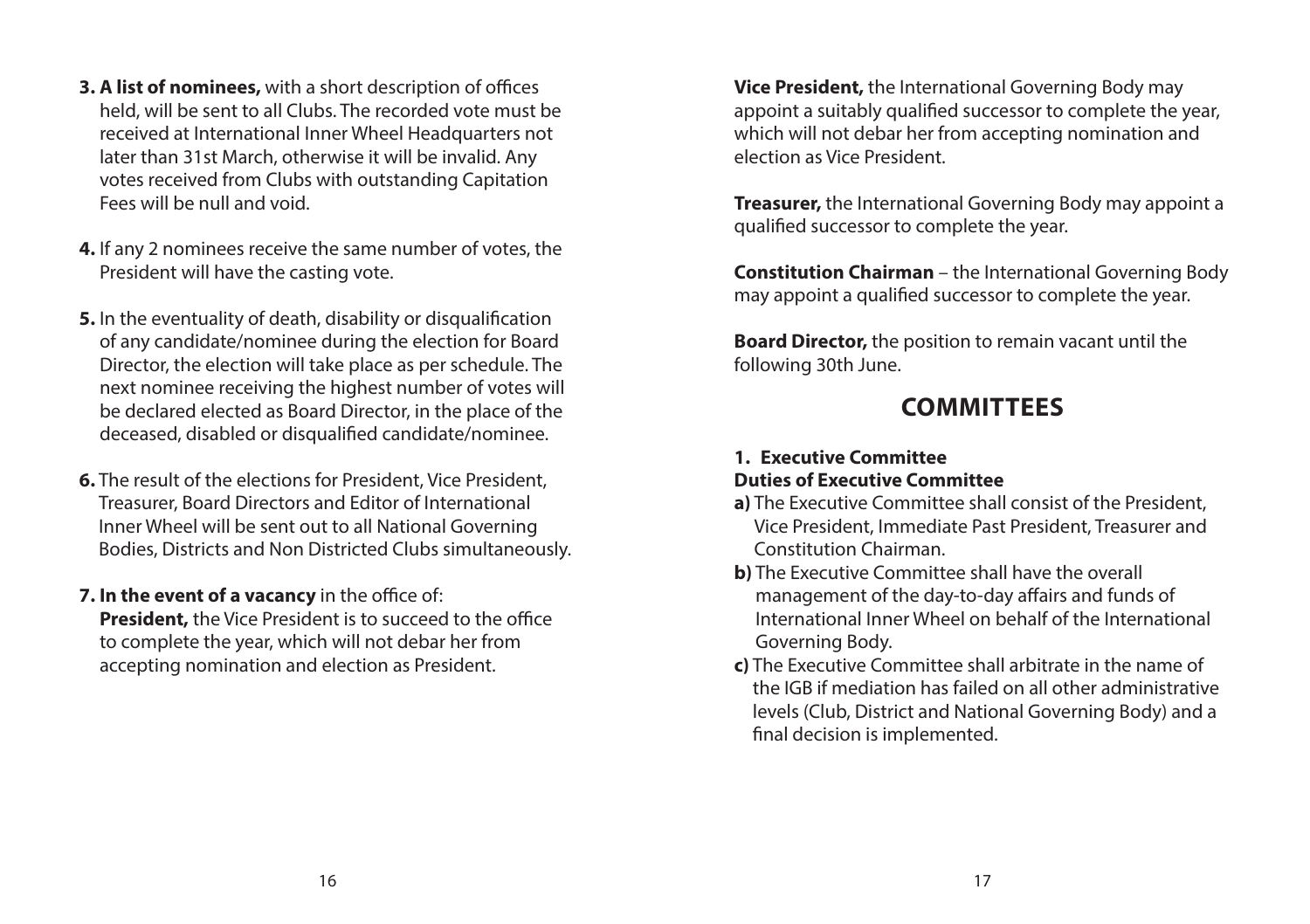#### **2. Constitution Committee**

The Constitution Committee shall consist of the Constitution Chairman, the President and Vice President.

#### **3. Convention Committee**

The Convention Committee is to consist of a Chairman, herein designated as Convention Co-ordinator, to be appointed by the Governing Body from members nominated by the host country at the time of submitting the application to host the Convention, the International Vice President and Treasurer ex officio, and other members appointed according to the Convention blueprint. In addition the International President of the Convention year shall be a member of the Committee during that year.

# **EDITOR/MEDIA MANAGER**

The Editor/Media Manager shall not be a member of the Executive Committee, but she may be invited as an observer when necessary, to attend the International Executive Committee meetings or the International Governing Body Meetings and the Triennial Convention as an observer with the same benefits as a Board Director, including payment of costs incurred in attending these meetings.

# **- Qualifications:**

Must have served on a National Governing Body or District as an Editor for at least 1 year at the time of nomination.

#### **- Nominations:**

Any District Committee may nominate a person suitably qualified for the office of Editor.

#### **- Voting:**

By electronic voting, each Club having the right to one vote.

# **- Tenure of Office:**

The Editor may serve for a maximum of 3 consecutive years but must be elected annually.

- In the event of a vacancy the Board may appoint a qualified successor to complete the year.

# **Duties of Editor/Media Manager**

Is responsible for the IIW website, media output and promotional documents therefore she must have advanced computer skills and editorial skills, expertise in modern technology, graphics software, desktop publishing and layout.

# **FINANCE**

The financial year of International Inner Wheel shall be from 1st July to 30th June.

# **1. Dues**

Each Club shall pay to International Inner Wheel such annual Capitation Fee for each member as shall be determined from time to time at the Convention or, if in the years between, the inflation of the pound sterling makes a Capitation Fee increase necessary, the Governing Body is authorised to increase the Capitation Fee with the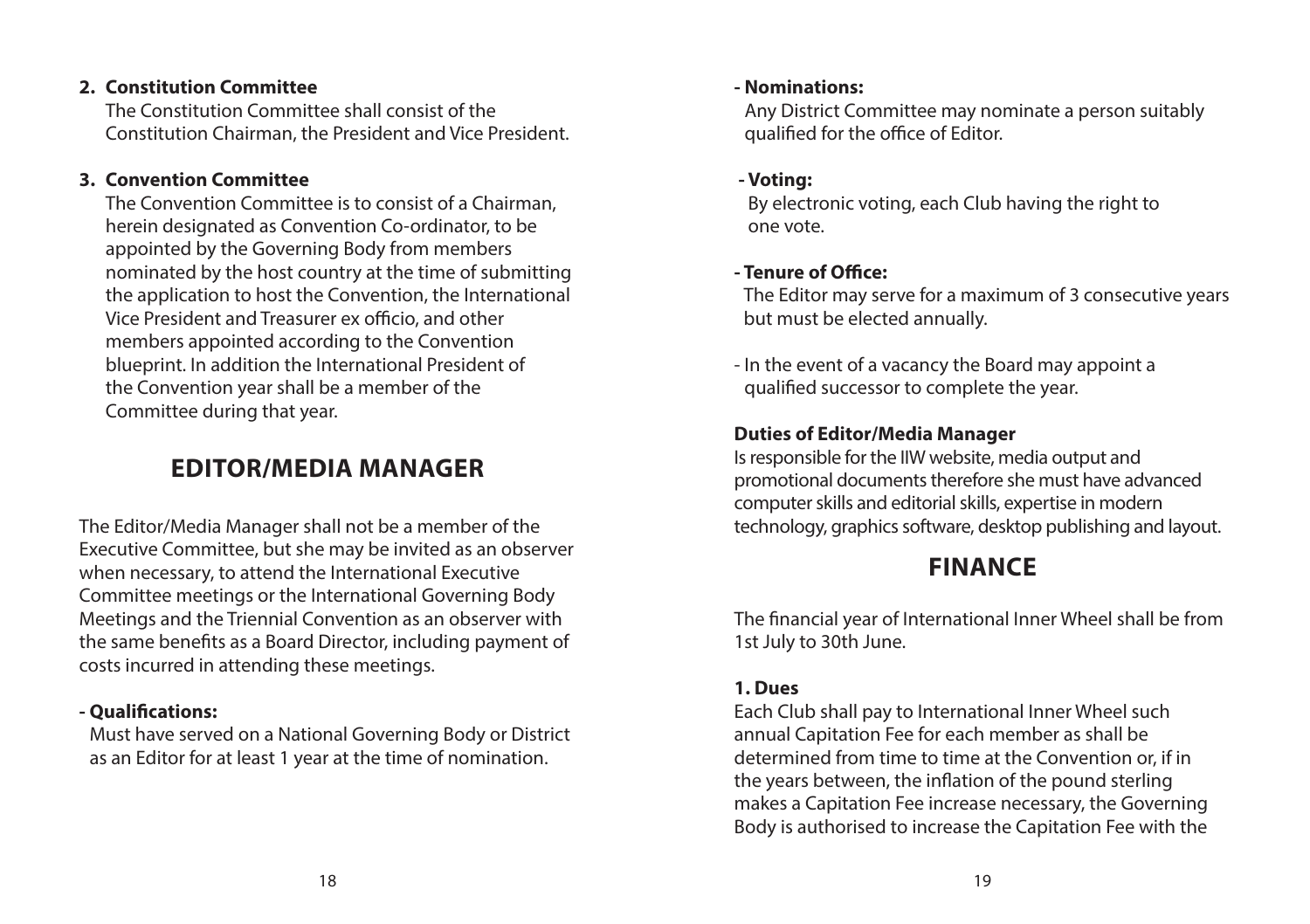same percentage as the increase in the cost-of-living index in the U.K, but not exceeding 5%. Any proposal to alter the Capitation Fee at a Convention must be circulated in writing to all Clubs at least 4 calendar months prior to the Convention.

#### **2. Expenses**

Expenses incurred in carrying out the work of the International Governing Body shall be met from the funds of International Inner Wheel. These expenses must be agreed by the International Executive Committee.

# **3. Audit**

A qualified accountant, appointed annually by the Governing Body, shall audit the accounts of International Inner Wheel. Copies of such accounts shall be circulated to all Clubs with the Minutes of the International Governing Body Meeting.

# **4. Payments**

Any payment from the funds of International Inner Wheel may be made by cheque, standing order, direct debit or bank transfer, provided that payment is authorised and evidenced in writing by two members of the International Executive Committee.

# **TRUSTEES**

The International Governing Body has the power to incorporate a company limited by guarantee on behalf of International Inner Wheel, to hold property and any other relevant investments or assets, including without limitation government bonds and mutual securities as determined by the Governing Body from time to time.

Investments of a speculative nature are not permitted.

The International Governing Body shall have the power to appoint 2 Trustees in whom shall be vested the responsibility for properties of International Inner Wheel.

- **1.** On behalf of the membership, the Trustees shall be responsible for the general management of the property vested in them, and shall authorise major repairs and alterations as needed.
- **2.** The International Governing Body shall indemnify the Trustees against all liabilities, costs, claims and demands incurred by them as Trustees.
- **3.** The International Governing Body shall have the power to appoint or dismiss Trustees.
- **4.** A Trustee must be a Past Board Member/Board Director, 1 from Great Britain and Ireland and 1 from another country.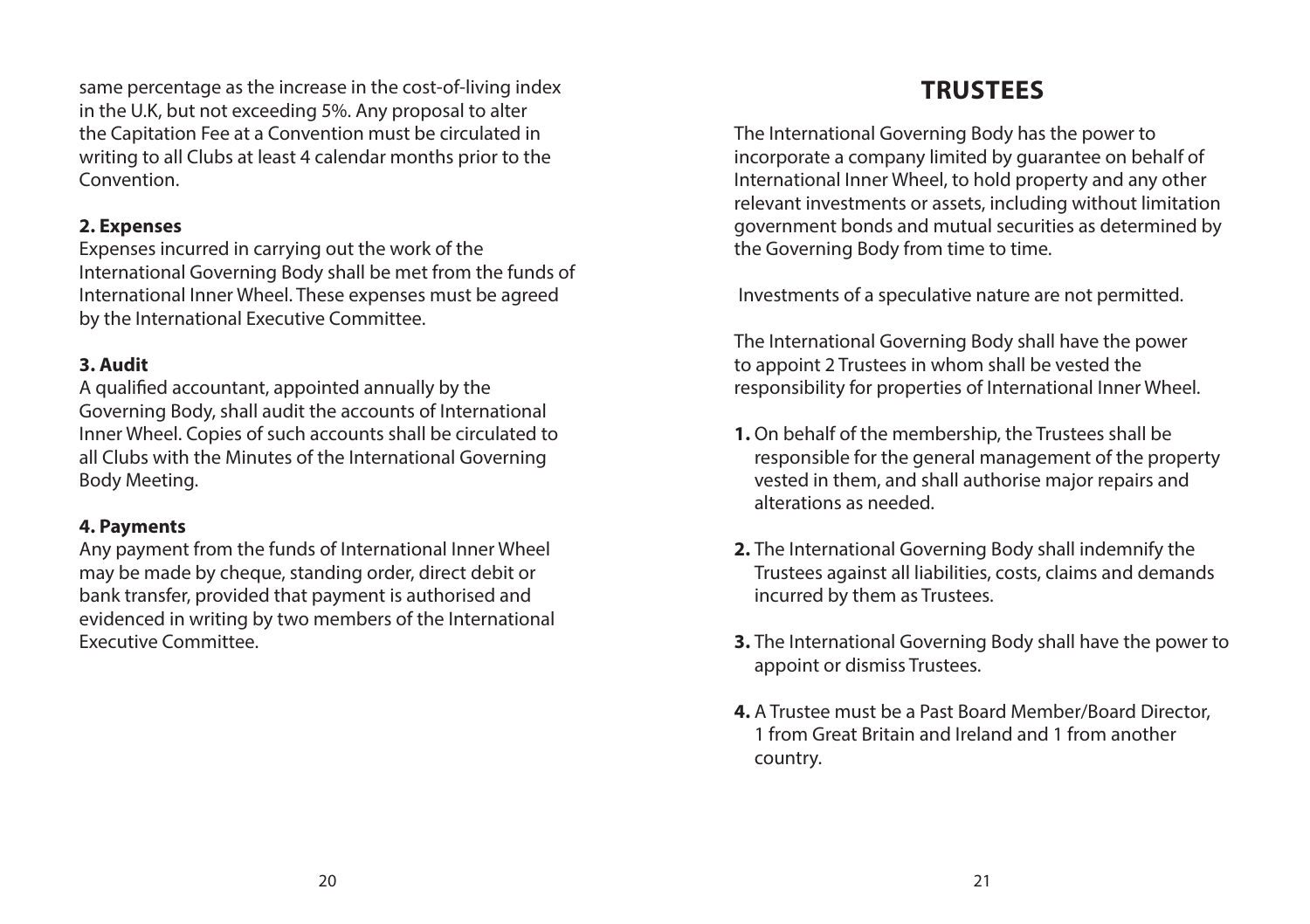# **NATIONAL REPRESENTATIVES**

A National Representative may be elected by any country with 1 or more Districts with 4 or more Clubs, which have been functioning as a District for a minimum of 2 years. Districts which are newly formed after division or disbandment of a District may nominate qualified members and participate in the election of a National Representative in their country.

# **Qualifications**

**1. For Districted countries without a National Governing Body** Must be or have been a Deputy National Representative, a PAST DISTRICT Chairman, Vice Chairman, Secretary or Treasurer, where nominated and elected. A suitably qualified Deputy must be elected at the same time as the National Representative. In the event of a vacancy the Deputy National Representative shall take office and the District Committee(s) of the country concerned must elect a suitably qualified Deputy National Representative to complete the year.

# **2. For countries with a National Governing Body**

Must be or have been a Deputy National Representative, a PAST DISTRICT Chairman, Vice Chairman, Secretary or Treasurer, where nominated and elected, and have also served as a member of a National Governing Body for at least 1 year at the time of nomination. A suitably qualified Deputy must be elected at the same time as the National Representative.

In the event of a vacancy the Deputy National Representative shall take office. The National Governing Body concerned must elect a suitably qualified Deputy National Representative to complete the year.

# **Nominations:**

Each District may nominate not more than 1 National Representative and Deputy. Nominations, with the consent of the nominee, must be sent in writing, to the National Governing Body or National Representative (if no National Governing Body exists), not later than 31st October. If 2 or more National Representatives or Deputies are nominated by Districts in the same country, there must be an internal election. The National Governing Body or National Representative shall send to all Clubs a list of nominees, with a short description of the offices held, together with an official ballot slip and envelope for return, no later than 15th February. A National Representative must not hold at the same time another position on Club or District level.

# **Voting:**

All the clubs in the country may vote to elect the National Representative and Deputy. By postal vote, each Club having 1 vote. Election by a simple majority

# **Tenure of Office:**

A maximum period of 2 years, but must be elected annually by 31st March.

# **Duties of the National Representative:**

The National Representative is the link between the District and the International Governing Body; she receives, translates and sends all communications. It is essential to be fluent in the official language of Inner Wheel, the English language. In a country with no National Governing Body,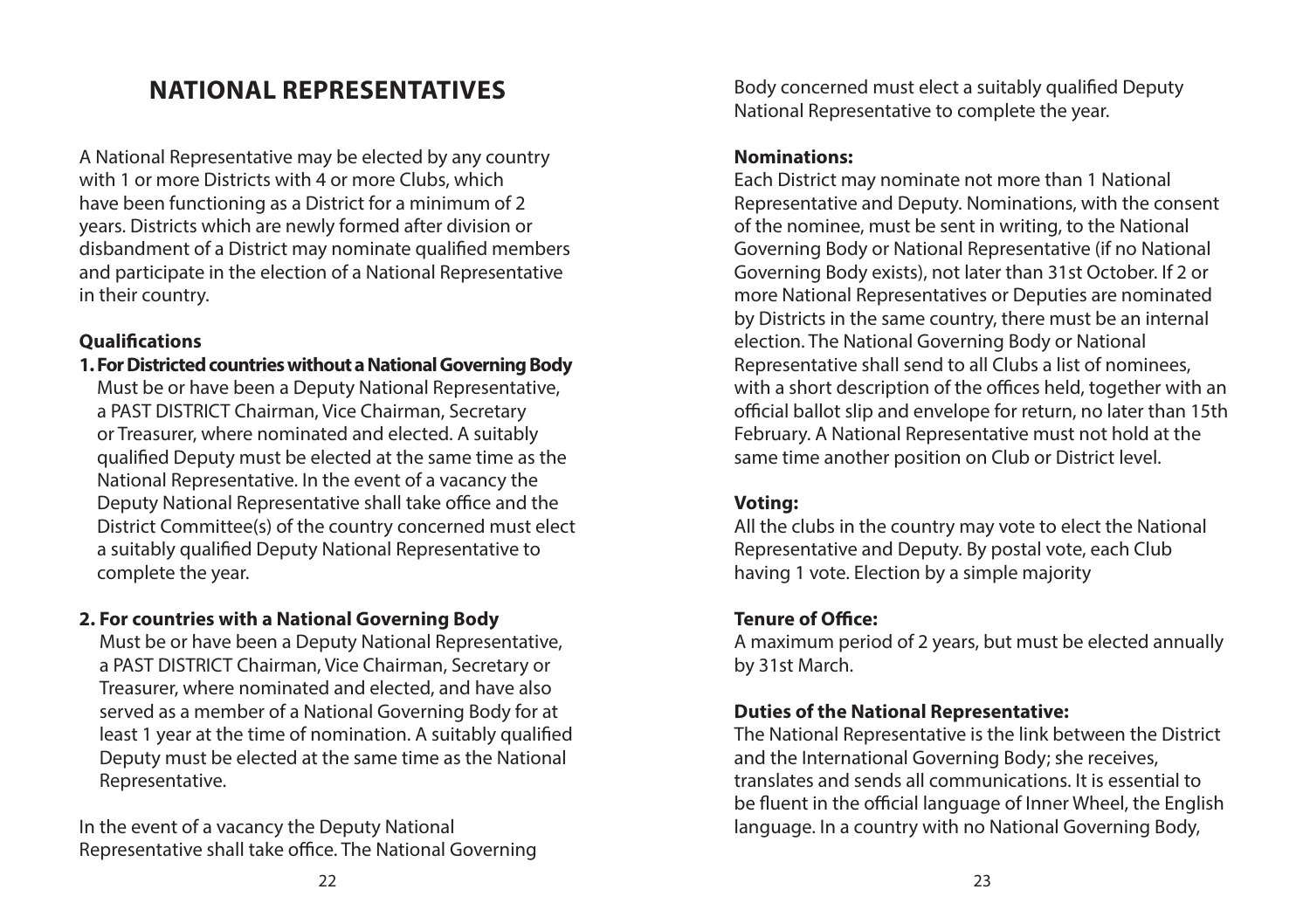the National Representative plays no part in the running of the District(s). A National Representative must not hold at the same time another position on Club or District Level. The role of National Representative qualifies for the position of Board **Director** 

# **AFFILIATION**

An Inner Wheel Club, District, or National Governing Body shall not affiliate with (i.e. become members of) other organisations, as it cannot bind its members to a constitution nor to any decision over which it has no control. That does not prevent individual members joining other organisations.

# **CONVENTION**

**1. International Conventions** shall be held at intervals of not less than 3 years in a place to which the Governing Body reasonably believes Voting Delegates, from any country, would have free access. The International Governing Body shall decide the meeting place for the Convention.

# **2. Business of the Convention**

- **A** The Official Report and audited Statement of Accounts shall be presented by the Governing Body.
- **B** The Capitation Fee for International Inner Wheel shall be fixed.
- **C** Alterations in, or additions to, the International Constitution shall be considered and appropriate action taken.
- **D** Alterations in, or additions to, the Standard District Rules and the Standard Club Rules shall be considered and appropriate action taken.
- **E** Matters of Inner Wheel interest shall be discussed.
- **3.** Each country sending Voting Delegates to the Convention shall be responsible for its own financial arrangements for those delegates.
- **4.** Each Club, each District Committee and each National Governing Body is entitled to send 1 Voting Delegate and to appoint a deputy in the event of a vacancy. Each International Inner Wheel Officer, each Board Director, each National Representative and each Past President of International Inner Wheel is to be a Voting Delegate.

All of the above if not represented, may designate as proxy, provided they will be elected Voting Delegates at the Convention, a National Representative, a Past National Representative, a Past Board Member, a past Board Director, a District Committee Voting Delegate or the International Official Proxy Vote holder. The International Official Proxy Vote holder must follow strictly the directives given, but other proxies may be given discretion on how to vote. Any voting delegate, other than the International Official Proxy Vote Holder, must not hold more than 70 proxy votes. Any Inner Wheel member may attend as an observer, but the business must be conducted only by the Voting Delegates.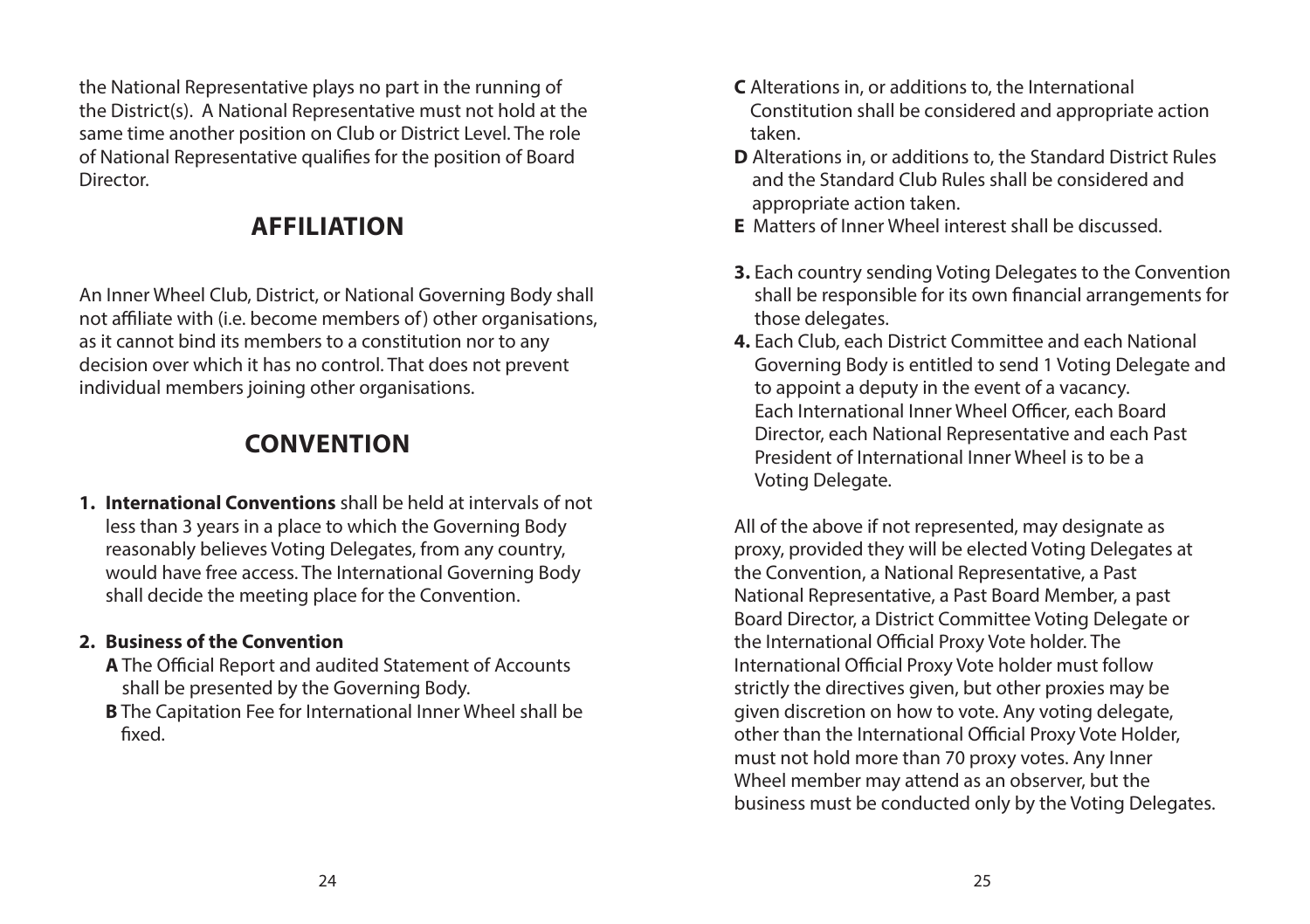#### **5. Voting:**

Each proposal or amendment submitted to change the Constitution must be carried by a majority of 2/3rds of those voting in person or by proxy. All other motions shall be decided by a simple majority.

# **6. Translation:**

Each country or District sending delegates to a Convention may ask for simultaneous translation of the Convention proceedings in its own language, or a language of its choice. In such a case that country or District shall be responsible for the financial expenses incurred.

# **STANDING ORDERS**

- **1.** The International President, the Vice President, or, if circumstances necessitate, an International Past President, shall preside at the Convention as proposed by the Executive Committee of International Inner Wheel and ratified by a simple majority at the meeting of the Governing Body immediately prior to the Convention.
- **2.** All business must be conducted by Voting Delegates, except in the presentation of a proposal. A Voting Delegate may nominate any member to present a proposal and reply on her behalf, but may not delegate any other right or responsibility.
- **3.** All Voting Delegates shall address the chair.
- **4.** Voting Delegates must speak to the proposal under discussion.
- **5.** If two or more Voting Delegates rise at the same time, the Presiding Officer shall determine who shall speak first.
- **6.** Each proposal must be proposed by the Club, District or National Governing Body or by their duly appointed proxies.
- **7.** Each proposal must be seconded before discussion.
- **8.** The proposer of a proposal may not speak for more than 3 minutes.
- **9.** Other Voting Delegates speaking to a proposal shall not exceed 2 minutes.
- **10.** The proposer of a proposal shall have the right of reply, but shall not speak for more than 3 minutes.
- **11.** No Voting Delegate shall propose or second more than 1 amendment to each proposal, except where she is also acting as a proxy.
- **12.** Each amendment shall be relevant to the proposal to which it is proposed.
- **13.** Each amendment must be proposed and seconded before discussion.
- **14.** The proposer of an amendment may not speak for more than 3 minutes.
- **15.** Other Voting Delegates speaking to an amendment shall not exceed 2 minutes.
- **16.** The proposer of an amendment shall have the right of reply, but shall not speak for more than 2 minutes.
- **17**. On each proposal to change the Constitution a majority of 2/3rds is necessary.
- **18.** All other General Motions shall be decided by a simple majority. In the event of the votes being equal the Presiding Officer shall have the casting vote.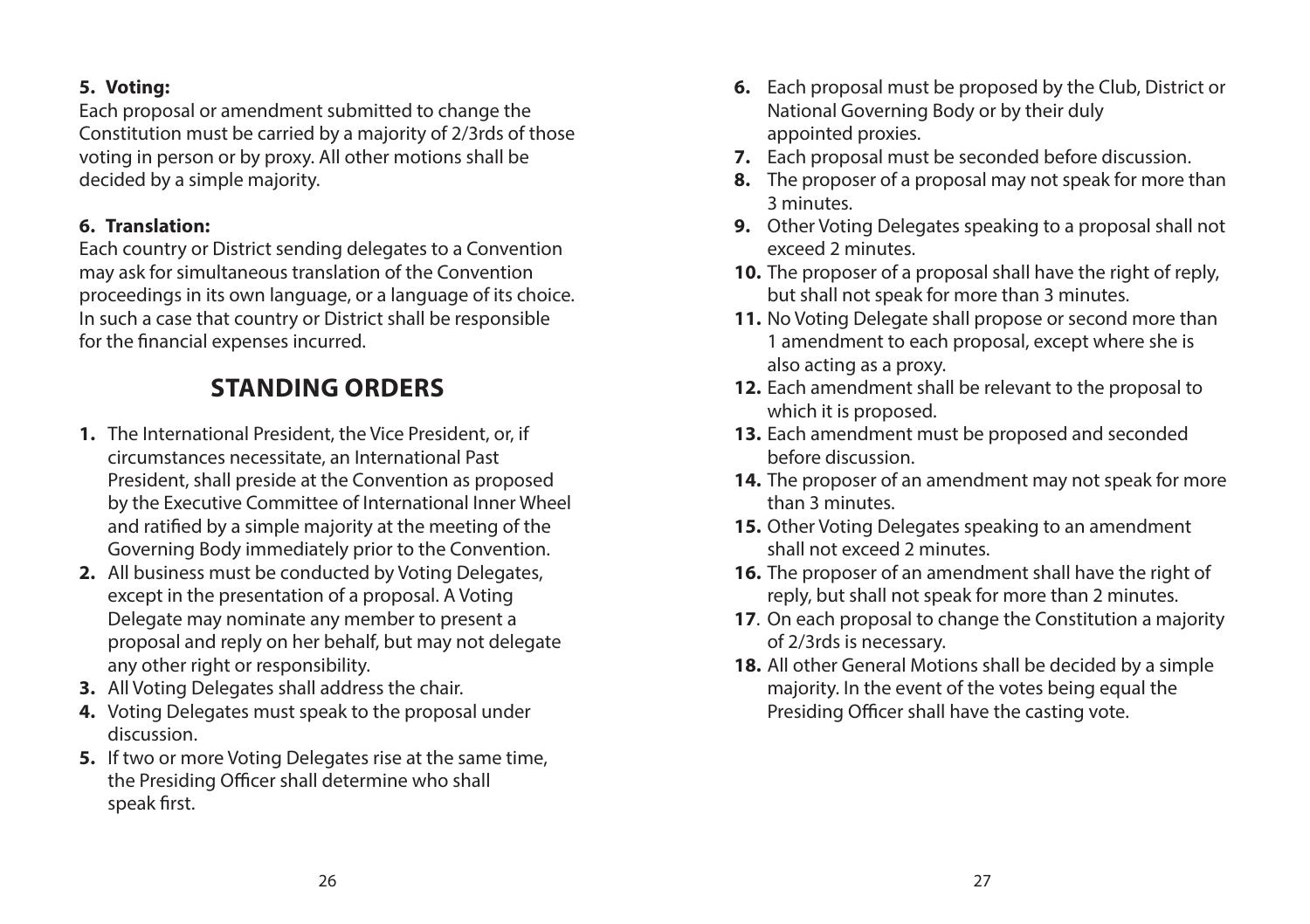# **CHANGES TO THE CONSTITUTION**

- **1.** The International Governing Body, National Governing Bodies, District Committees, and Clubs, may submit proposals to change the Constitution of International Inner Wheel by the required date. Clubs can only submit proposals to change the Constitution after they have been presented to their District Committee for administrative checking and suitability of wording. Non-Districted Clubs should submit Proposals to International Inner Wheel for administrative checking and for suitabilityof wording.
- **2.** Proposals and amendments to be put for Clubs and Districts where there is no National Governing Body will only be accepted from those Clubs and Districts and from the International Governing Body. Only those Clubs and Districts, where there is no National Governing Body, will vote on these proposals and amendments.
- **3.** Any proposal to change the Constitution shall be received at International Inner Wheel Headquarters not later than 18 months prior to the Convention.

**a)** Such proposals MUST include a seconder.

**b)** The proposer cannot second the proposal.

 **c)** Proposals from the Governing Body of International Inner Wheel, which are made on behalf of all members, do not require a separate seconder as they must be approved by the Governing Body before presentation.

- **4.** Amendments to these proposals shall be received at International Inner Wheel Headquarters not later than 6 months prior to the Convention.
- **5. a)** In case of urgency and provided that not less than 30 days notice in writing has been given, this Constitution

may be changed at a meeting of the International Governing Body, attended by a quorum of 75% of the members of the Governing Body, by a resolution passed by a majority of 75% of those present. Such changes shall become immediately and temporarily effective for a period not exceeding 2 years, and shall be ratified or rejected by an International Convention, or failing this, shall lapse.

**b)** In case of urgency and 30 days notice cannot be given, this Constitution may be changed at a meeting of the International Governing Body, attended by a quorum of 75% of the members of the Governing Body, by a resolution passed by a majority of 75% of those present. Such changes shall only be valid until the next following meeting of the International Governing Body.

#### **Retention of all Voting Papers.**

Following a Convention, all Voting Papers must be returned to IIW Headquarters and retained until the end of the following Convention (3 years), when the Voting Papers from the previous Convention should be destroyed.

*In the event of a dispute the Chairman of the Constitution Committee will make the final decision.*

### **NATIONAL GOVERNING BODY BYE LAWS**

Countries with a National Governing Body may draw up National, District and Club Bye Laws. These Bye Laws are based on the International Inner Wheel Constitution but enable members to enjoy their membership according to the customs and traditions of their own country. Bye Laws and any changes to existing Bye Laws must be approved by International Inner Wheel before implementation. The corresponding section of the International Inner Wheel Constitution must be taken as reference for points not mentioned in these Bye Laws.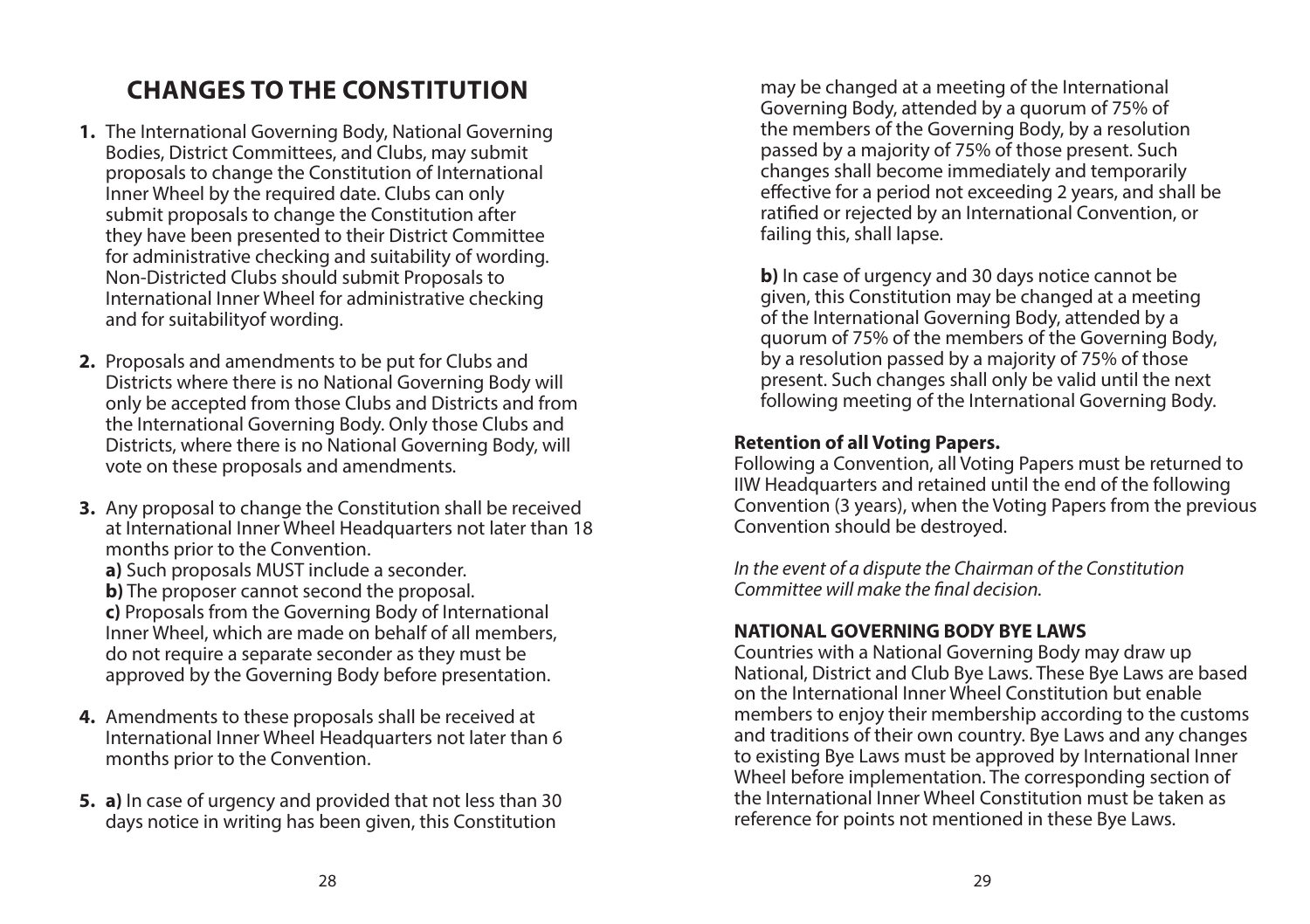# **STANDARD RULES FOR CLUBS**

#### **1. Name**

The name of the Club shall be the Inner Wheel Club of:-

**2. The Club** includes all Active, Honoured Active and Honorary members.

# **A. Club Governing Body**

Governing Body of the Club shall be elected from all the Active and Honoured Active Members of the Club. **a)** Officers: President. Vice President or Vice Presidents. Immediate Past President. Secretary or Secretary/Treasurer. Treasurer. **b)** Other Members: Club Correspondent. International Service Organiser. **c)** Not more than 6 other members.

 **a), b),** and **c)** form the Executive Committee (Governing Body) of the Club.

# **3. Qualifications**

President and Vice President: Must have served on the Executive Committee for at least 1 year at the date of taking office.

#### **4. Nominations**

The Club members may nominate, with the consent of the nominee, members qualified for the following as Officers of the Club: Correspondent. International Service Organiser. Not more than 6 other members of the Executive Committee. Voting Delegates to the District Committee and Deputies.

Nominations for the above shall be made, in writing, to the Secretary at least 7 days before the meeting at which the elections are to take place. Such a meeting shall be held not later than 31st March. Club members should nominate (with the consent of the nominee) and elect a Voting Delegate to the International Convention whenever a Convention is to be held, and appoint a Deputy.

### **5. President**

 **A.** The President shall be nominated and elected for1year. A further year may be allowed in special circumstances. (Permission to be requested from the District Committee). Non-Districted Clubs should apply to the International Inner Wheel Headquarters. If the President of a newly formed Club so wishes, she may, with the Club's agreement, serve for a whole Inner Wheel year in addition to the part-year which immediately follows the Club's formation.

**B.** In the event of a vacancy, the Vice President shall succeed.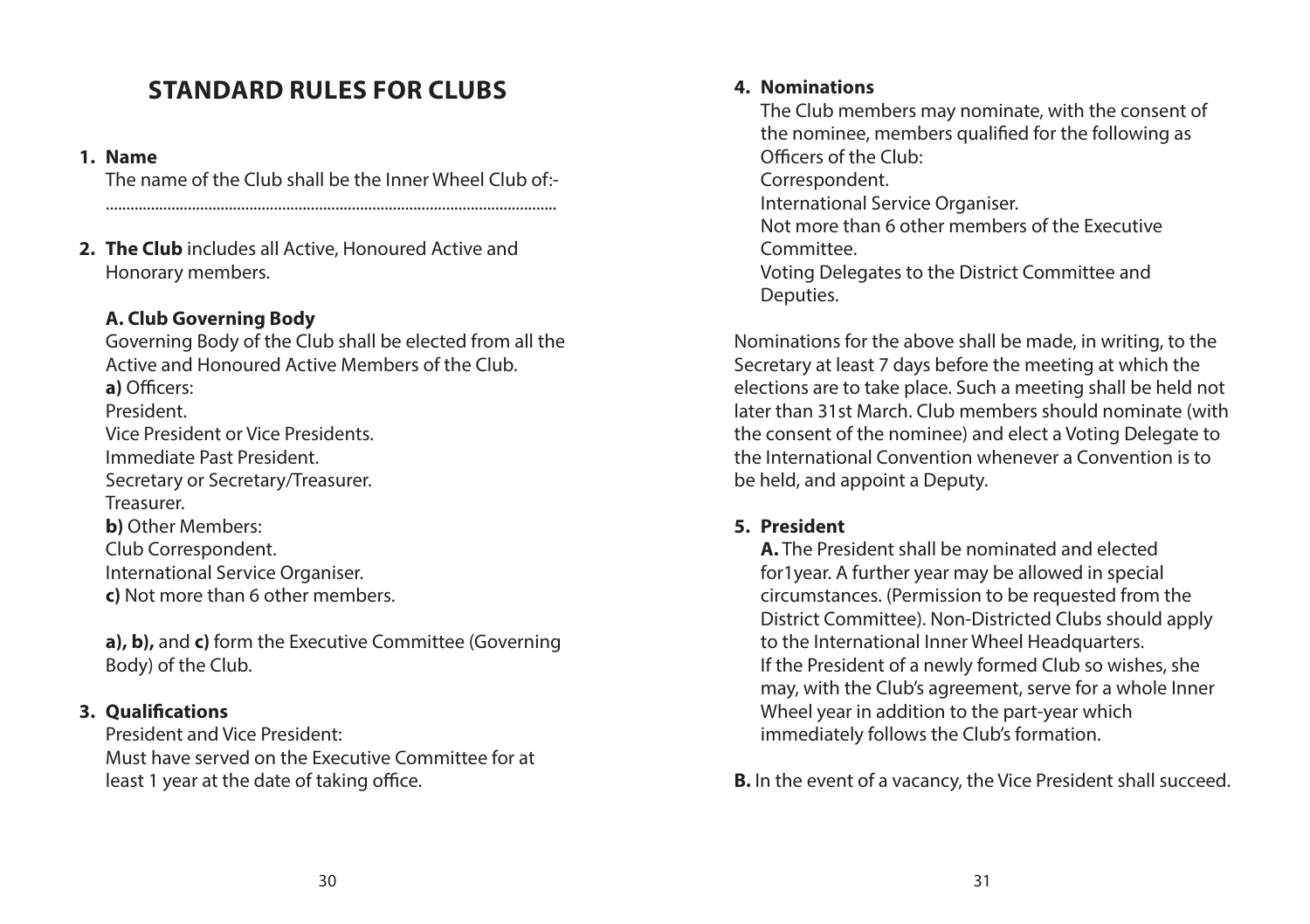**C.** The President shall:

- **a)** preside at all meetings of the Club.
- **b)** as Chief Executive Officer, supervise the work and activities at the Club.

# **6. Vice President(s) shall:**

- **A.** be nominated and elected annually and shall not serve for more than 2 consecutive years.
- **B.** deputise for the President when necessary.

**C.** In the event of a vacancy, the Club shall elect a past or present member of the Executive Committee to fill the office.

# **7. Secretary**

- **A.** The Secretary shall be nominated and elected for 1 year but shall be eligible for re-election annually for a maximum period of 3 consecutive years.
- **B.** In the event of a vacancy, the Executive Committee shall appoint a successor.
- **C.** The Secretary shall:
- **a)** send out all notices of meetings.
- **b)** keep minutes of meetings.
- **c)** prepare an annual report.
- **d)** deal promptly with all general correspondence.

# **8. Treasurer**

- **A.** The Treasurer shall be nominated and elected for 1 year but shall be eligible for re-election annually for a maximum period of 3 consecutive years.
- **B.** In the event of a vacancy, the Executive Committee shall appoint a successor.

**C.** TheTreasurer shall: **a)** receive all monies. **b**) be the custodian of the funds of the Club.

# **9. Immediate Past President**

The Immediate Past President shall not be eligible for election to any office in the Club or to the Executive Committee for the year following her period as Immediate Past President.

# **10. Club Correspondent and Club International Service Organiser.**

- **A.** Shall be nominated and elected for 1 year but shall be eligible for re-election annually for a maximum period of 3 consecutive years.
- **B.** In the event of a vacancy, the Club Executive Committee shall appoint a successor.

# **11. Other members of the Executive Committee**

- **A.** All other members of the Executive Committee shall be nominated and elected for 1 year but shall be eligible for re-election for a maximum period of 2 consecutive years.
- **B.** In the event of a vacancy, the Executive Committee shall appoint another member of the Club to complete the year.

# **12.Voting Delegates to the District Committee**

A. Voting Delegates must have served on the Executive Committee of a Club for at least 1 year at the time of nomination.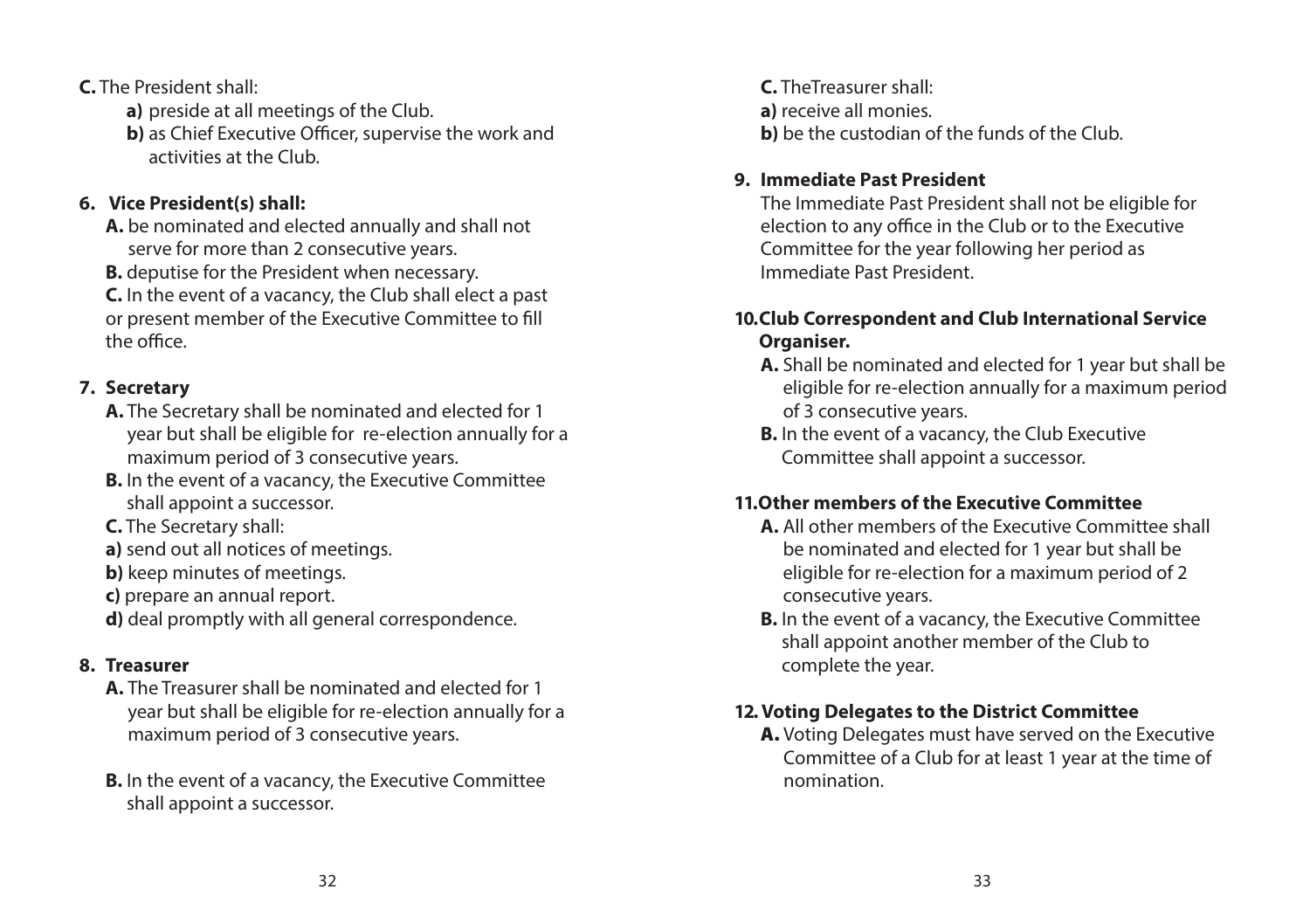- **B.** They may not serve for more than three consecutive years unless elected to the District Executive.
- **C.** In the event of a vacancy, the Club shall appoint a qualified successor.

### **13. Membership in Clubs**

As stated in the International Inner Wheel Constitution (under Membership, 4ABC)

**Active - Honoured Active - Honorary.**

# **14. Meetings**

- **A.** Meetings of the Executive Committee shall be held as often as necessary. Special meetings may be called by the President, or when requested by 2 members of the Committee.
- **B.** Meetings of the Club shall be held as agreed by members. Special meetings may be called by the President, or when requested by not less than 20% of the members. At least 48 hours notice shall be given.
- **C.** An Annual General Meeting shall be held before 30th June.

# **15. Voting**

- **A.** Voting at elections shall be by ballot.
- **B.** Other voting shall be by show of hands unless otherwise demanded by not less than 1/3rd of those present and entitled to vote.
- **C.** If the votes are equal, the President shall have the casting vote.
- **D.** No proxies are allowed.

# **16. Quorums**

- **A**. Executive Committee Meeting 4 members, at least 2 shall be Officers of the Club.
- **B**. The Club Meeting 20% of the members of the Club.

# **17. Finance and Audit**

**A. The financial** year shall be from 1st July to 30th June.

# **B. Dues**

Each Member shall pay an annual subscription agreed by the Club, due on 1st July. Members failing to pay within 3 months shall be notified in writing by the Secretary. New members joining during the year may pay a reduced subscription at the discretion of the Executive Committee.

# **C. Expenses**

Expenses incurred in carrying out the work of the Club shall be met from Club funds.

# **D. Payment**

Payments from the funds of the Club shall be made by cheque, standing order, direct debit, bank transfer or online banking, signed by 1 of the following Officers: The President, Treasurer or Secretary with approval of another Club Officer.

# **E. Audit**

The account of the Club shall be audited and copies circulated to members at least 4 days before the Annual General Meeting.

# **18. Resignation**

A month's notice of resignation must be given in writing to the Secretary before the end of May. The subscription and any indebtedness to the Club shall be paid to the end of the year in which the notice expires.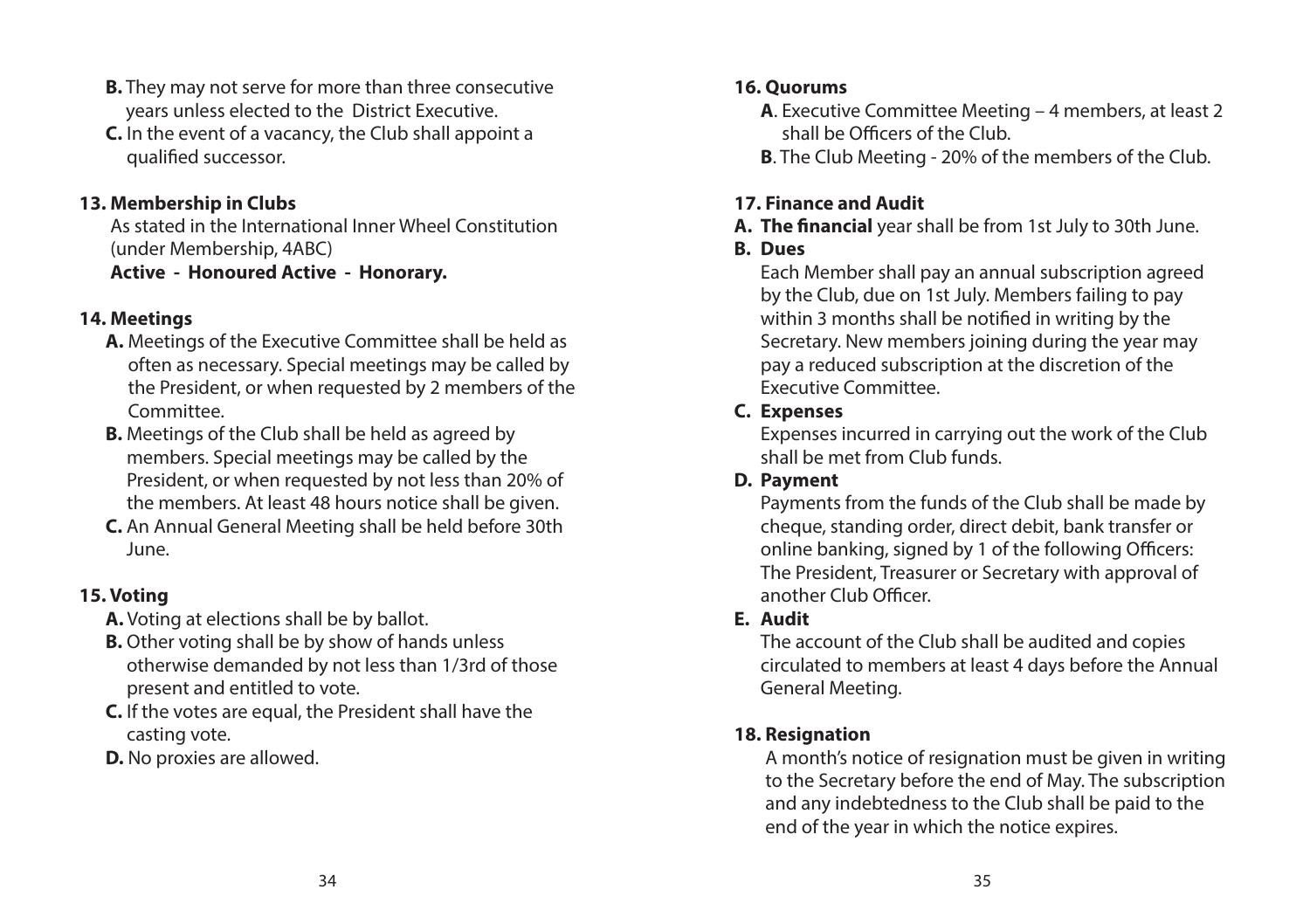# **STANDARD RULES FOR DISTRICTS**

#### **1. NAME**

 The name of the Committee shall be the Number................................................................ Inner Wheel District Committee, the number to be given by International Inner Wheel who will also define the boundaries.

# **2. GOVERNING BODY**

The Governing Body of the District shall be the District Committee **A + B + C**:-

**A.** Officers:

Chairman.

Vice Chairman or Vice Chairmen, Immediate Past Chairman.

Secretary.

Treasurer.

**B.** Ex-officio members with power to vote: Extension Chairman or Organiser if elected. International Service Chairman or Organiser. Editor.

Webmaster.

**C.** Club Voting Delegates:

2 Voting Delegates from each Club, or their deputies. An additional Voting Delegate may be elected in Clubs with 51 or more Active and Honoured Active members.

**A and B** form the District Executive Committee

#### **3. QUALIFICATIONS Chairman:**

Must have served on the District Executive Committee for at least 1 year at the time of nomination, and also have been a Club Officer. She must not be a member of the same Club as the Vice Chairman or Immediate Past Chairman.

# **Vice Chairman:**

Must have served on the District Executive Committee for at least 1 year at the time of nomination, and also have been a Club Officer. She must not be a member of the same Club as the Chairman or Immediate Past Chairman.

# **Secretary and Treasurer:**

Must have served on a District Committee for at least 1 year at the time of nomination.

# **Extension Chairman or Organiser:**

Must have served as an Officer of a District Committee for at least 1 year at the time of nomination.

# **International Service Chairman or Organiser:**

Must have served on a District Committee and have been a member of the District International Service Committee, where such a Committee exists, for at least 1 year at the time of nomination.

# **Editor:**

Must have served on a District Committee for at least 1 year at the time of nomination.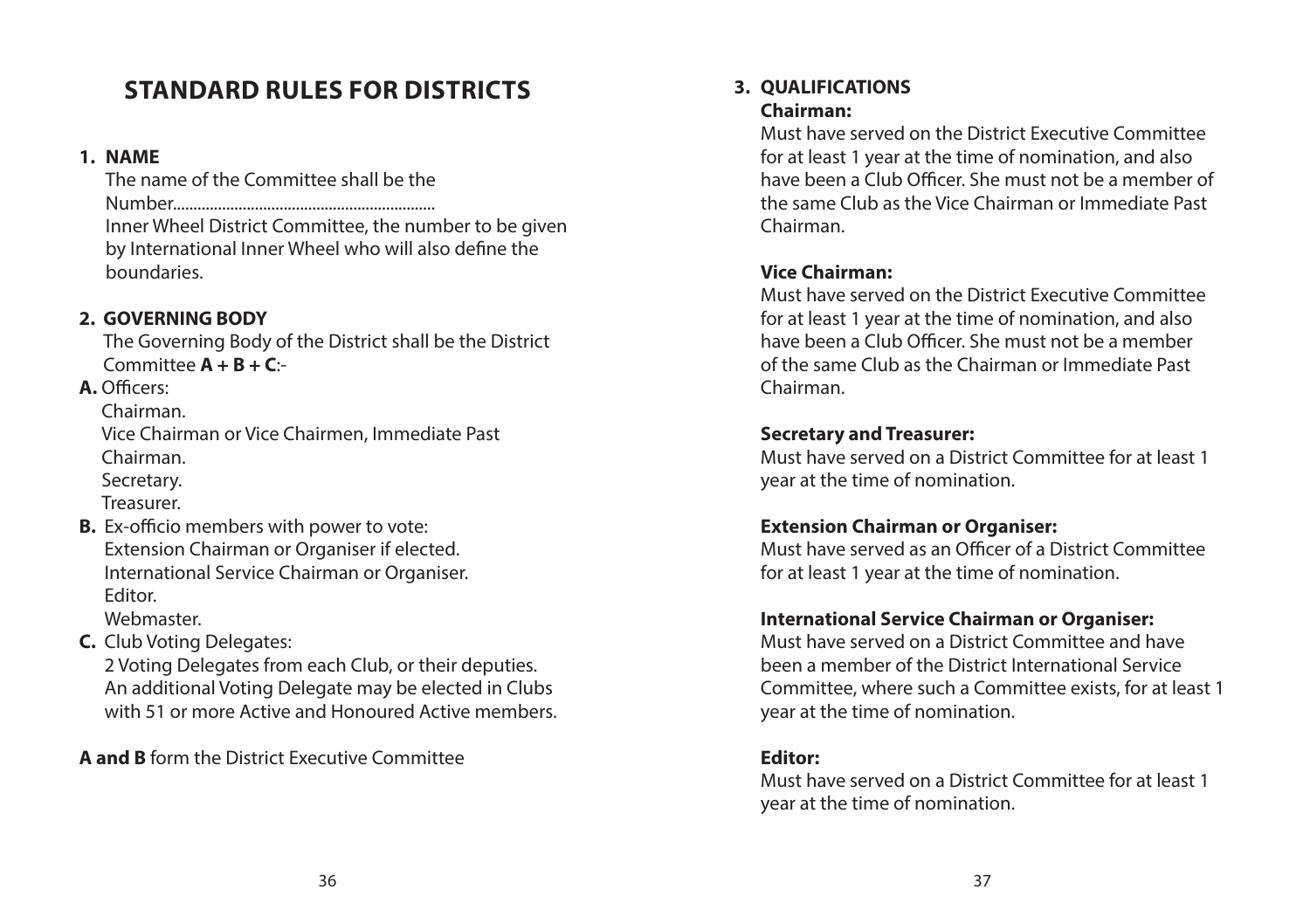#### **Webmaster:**

Must have served on a District Committee or served as a Club Correspondent for at least 1 year at the time of nomination.

#### **Voting Delegates and their deputies:**

Must have served on a Club Executive Committee for at least 1 year at the time of the nomination.

 A candidate for an office on a District Executive Committee must not serve at the same time on her Club Committee. Where a District divides, members of the new District may carry forward into the new District their Qualifications held in the old District.

#### **4. NOMINATIONS AND TENURE OF OFFICE**

Nominations shall be made in writing to the District Secretary, not later than 1st February. Each Club may nominate, with the consent of the nominee, members qualified for the following:

#### **Chairman:**

Nominated and elected for 1 year, but may be elected for a second consecutive year, if there is no other candidate for the position of Chairman.

### **Vice Chairman or Vice Chairmen:**

Nominated and elected for 1 year, but may be elected for a second consecutive year, if there is no other candidate for the position of Vice-Chairman.

#### **Secretary, Treasurer, Extension Chairman/Organiser, International Service Chairman/Organiser, Editor, Webmaster:**

 All nominated and elected annually and may serve for a maximum period of 3 consecutive years.

# **5. NATIONAL REPRESENTATIVE, DEPUTY NATIONAL REPRESENTATIVE, BOARD DIRECTOR AND EDITOR**

#### **Nominations:**

- **A.** Nominations, with the consent of the nominee, may be made by the District Committee(s) and must be sent, in writing, to the National Representative. Nominations must be received in writing not later than 31st October.
- **B.** A list of nominees, with a short description of offices held, will be sent by the National Representative to all Clubs with an official ballot slip and envelope,for return not later than 15th February to the National Representative. To be eligible to vote, Clubs must have paid Capitation Fees by 31st October. Each Club is entitled to 1 vote.
- **C.** Ballot envelopes shall be opened and votes counted by a responsible person and the results sent to International Inner Wheel Headquarters in England immediately.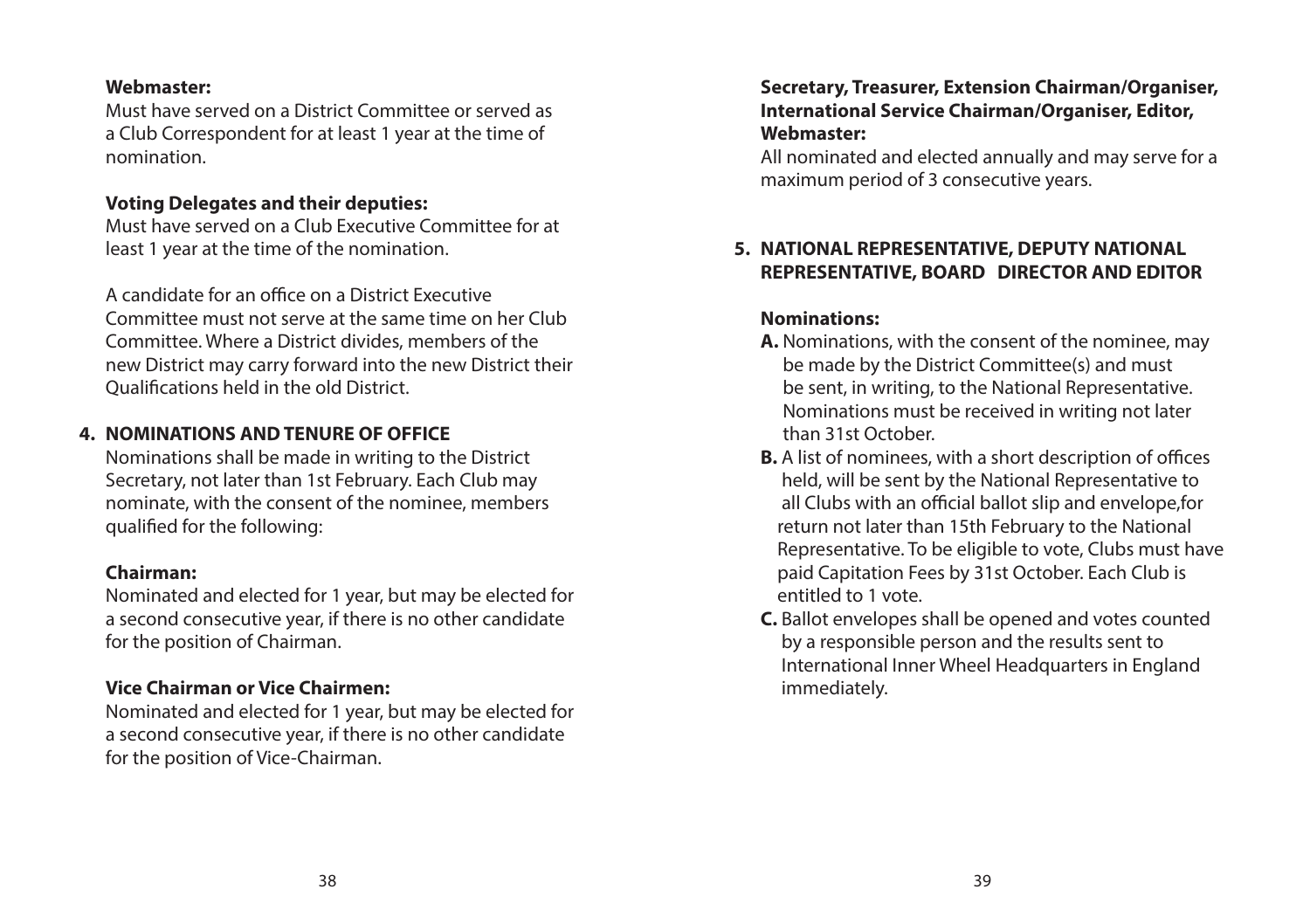#### **DUTIES OF OFFICERS**

#### **6. CHAIRMAN**

The Chairman shall:

- **A** preside at all meetings of the District Committee, and as Chief Executive Officer, supervise the work and activities of the District.
- **B** be an ex-officio member of all committees. In the event of a vacancy the Vice Chairman shall succeed to office.

### **7. VICE CHAIRMAN**

The Vice Chairman shall deputise for the Chairman in her absence.

#### **8. SECRETARY**

The Secretary shall:

- **A.** send out notices of meetings and keep all minutes and records.
- **B.** conduct all correspondence.
- **C.** send out a list of nominations, together with a short description of offices held, to Club Secretaries, not later than 14th February.
- **D.** make an annual report to the District Committee.
- **E.** be an ex-officio member of all committees.

### **9. TREASURER**

The Treasurer shall:

- **A.** be the custodian of the funds of the District.
- **B.** submit to the District Committee a report and statement of accounts.

#### **DUTIES OF EX-OFFICIO MEMBERS**

### **10. EXTENSION CHAIRMAN OR ORGANISER**

- The Extension Organiser shall:
- **A.** be the Chairman of the Extension Committee, if a committee is elected.
- **B.** promote the Extension work of the District.

# **11. INTERNATIONAL SERVICE CHAIRMAN OR ORGANISER**

The International Service Organiser shall:

- **A.** be the Chairman of the International Service Committee if a committee is elected.
- **B.** promote correspondence with link Clubs, organise exchange visits and encourage practical service.
- **C.** encourage members to know people in other countries.

# **12. EDITOR**

The Editor shall be responsible for the District Magazine or any similar publication.

### **13. WEBMASTER**

Shall be responsible for the District Homepage

# **VACANCIES**

 If there is a vacancy in any of the foregoing offices, Numbers 7-12, the District Committee shall appoint a qualified successor to complete the year. For a vacancy in the office of District Chairman see No. 6.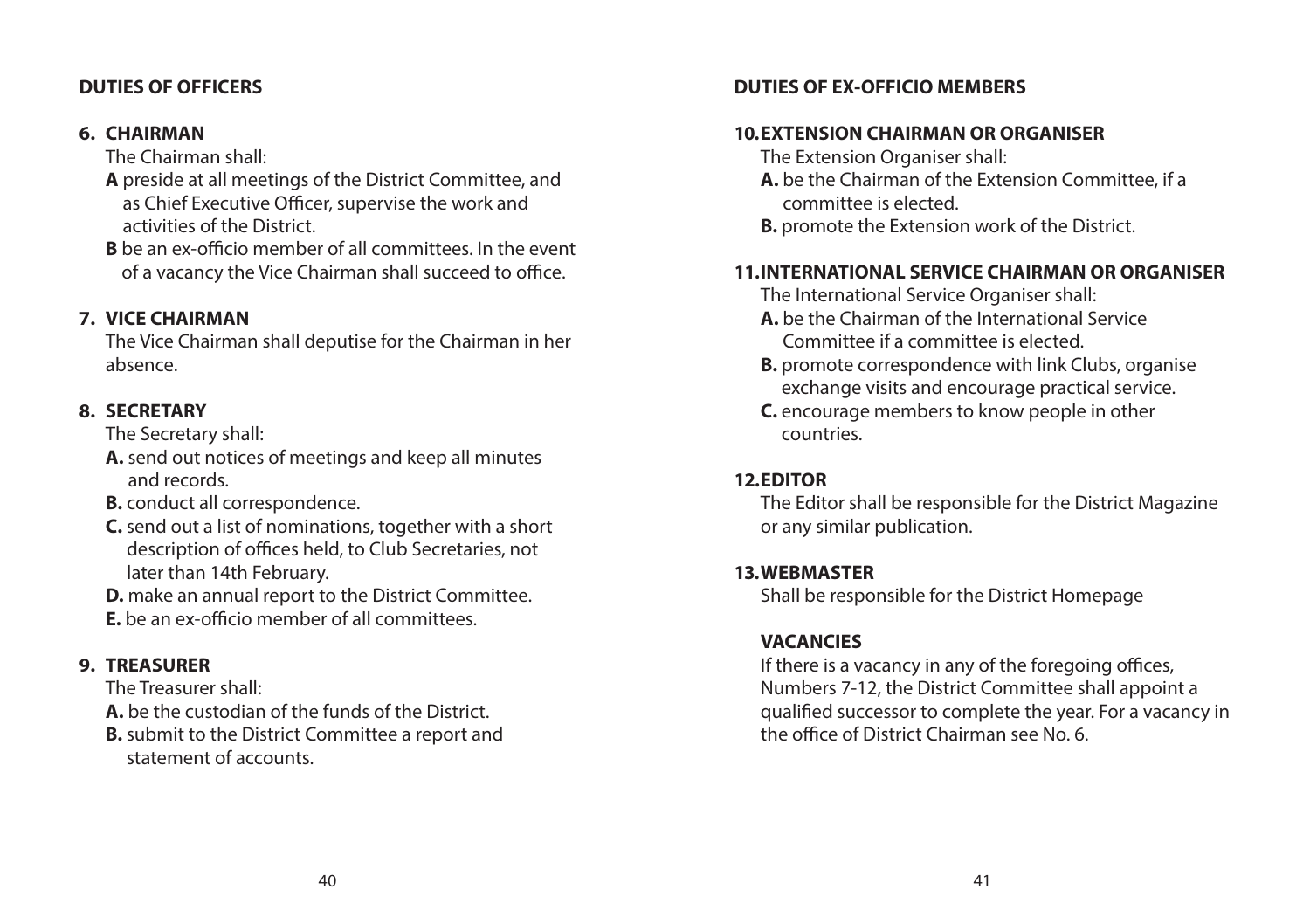#### **14. IMMEDIATE PAST CHAIRMAN**

The Immediate Past Chairman shall not be eligible to serve on either the District Executive or the District Committee during the year following her term of office as Immediate Past Chairman.

# **15. CLUB VOTING DELEGATES**

 Club Voting Delegates shall represent their Clubs on the District Committee. Voting Delegates shall not serve for more than 3 consecutive years, unless elected to the District Executive Committee.

# **16. VOTING DELEGATE TO INTERNATIONAL INNER WHEEL CONVENTION**

 The District Committee is entitled to send 1 Voting Delegate and to appoint a deputy in the event of a vacancy.

# **17. DUTIES OF THE DISTRICT COMMITTEE**

The Committee shall:

- **A.** hold office from 1st July to 30th June.
- **B.** supervise and co-ordinate the work of the Clubs.
- **C.** organise new Clubs in the District.
- **D.** fix the annual Capitation Fee to the District
- **E.** elect before the 31st March:
	- a) District Officers.
	- b) District Editor.
	- c) Extension Organiser.
	- d) International Service Organiser.
	- e) Members of committees where necessary.
- **F.** further the purposes of Inner Wheel within the District.
- **G.** promote friendly relations among the Clubs of the District.

# **18. MEETINGS OF THE DISTRICT COMMITTEE**

- **A.** The District Committee shall meet at least twice a year unless any District within any country, because of its geographical and climatic conditions, finds it more practical to hold 1 yearly meeting: 1 meeting shall be the Annual General Meeting.
- **B.** The Annual General Meeting shall include on its agenda, the presentation of the Annual Report by the Chairman or Secretary, and its adoption; the presentation of the Financial statement by the Treasurer, and its adoption. The appointment of an auditor or independent examiner. Motions to be put to the AGM and any other relevant business.
- **C.** An extraordinary meeting may be called at the request of 50% of the Clubs.
- **D.** Items for inclusion on the agenda shall be forwarded to the District Secretary at least 30 days before a meeting.
- **E.** Notice of meetings, together with a copy of the agenda shall be sent to all Club Secretaries at least 14 days before the meeting.

# **19. VOTING**

- **A.** Voting at elections shall be by ballot.
- **B.** Other voting shall be by show of hands unless a ballot is requested by a majority of the Voting Delegates present at the meeting.
- **C.** If the votes are equal, the Chairman shall have a casting vote. Business may be transacted by post with the approval of the Chairman; the voting shall be considered closed at the end of 14 days after the posting of the proposal or earlier if all members have returned their votes.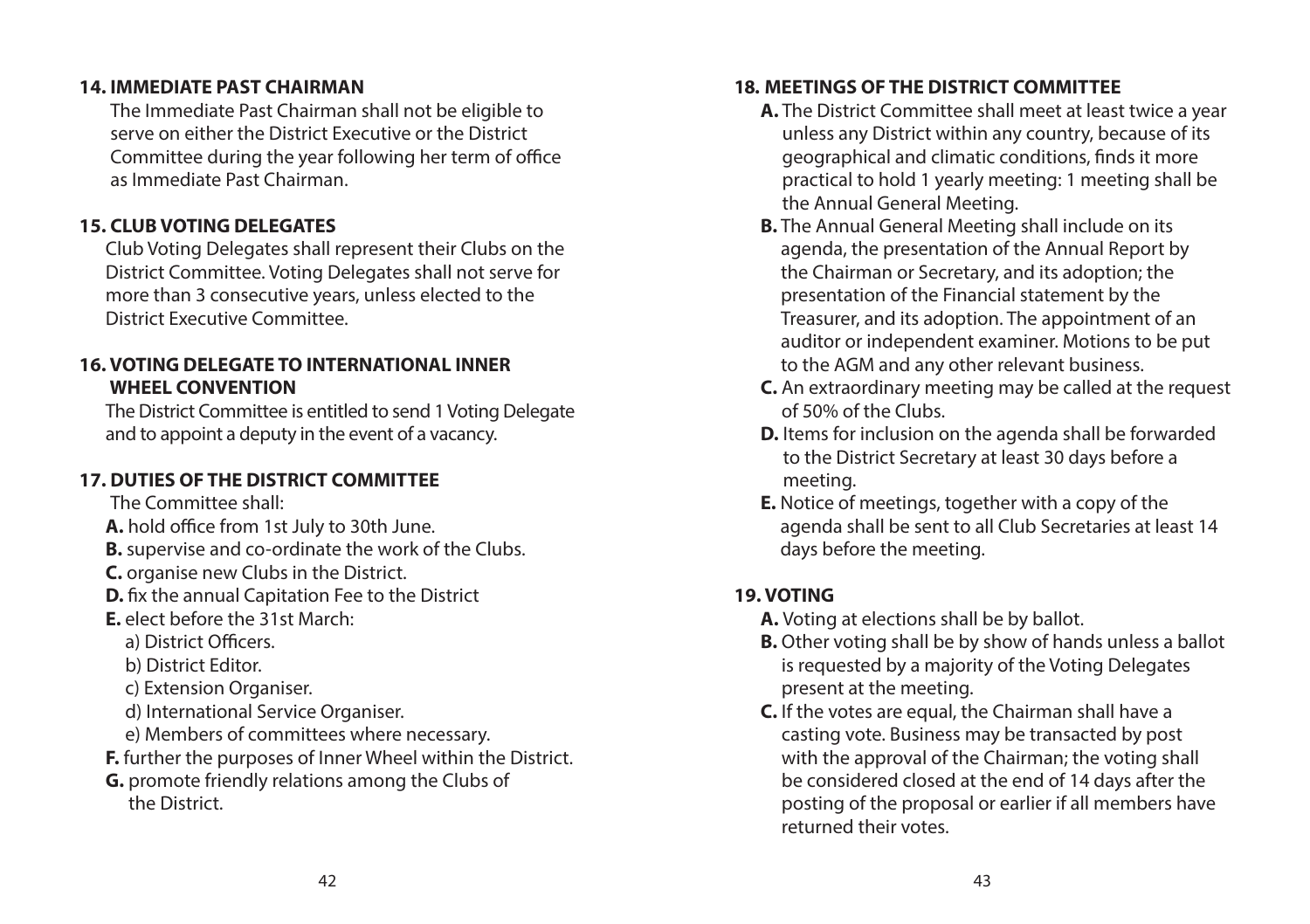Decisions by postal vote shall be confirmed at the next meeting of the District Committee.

**D.** Voting shall be conducted only by those who have paid their current Capitation Fees.

#### **20. QUORUM**

50% of the District Committee or of any standing Committee shall constitute a quorum.

### **21. COMMITTEES**

#### **Executive Committee:**

Officers.

Ex-officio members with the power to vote. A member may not serve on the District Executive Committee for more than 6 years consecutively, unless elected as District Vice Chairman.

 If any of the following committees are deemed by the District Committee to be unnecessary in any 1 year, they need not be appointed.

# **Extension Committee:**

Extension Organiser (Chairman).

Members (not more than 4) who must have been Voting Delegates to a District Committee for at least 1 year at the time of nomination.

# **International Service Committee:**

International Service Organiser (Chairman). Members (not more than 4) who must have been Voting Delegates to a District Committee or International Service Organisers in their Clubs for at least 1 year at the time of nomination. Members of these committees are eligible for re-election annually for a maximum period of 3 years, unless elected as District Chairman.

Chairmen of these Committees shall not be eligible for re-election to the same committee for a period of 1 year after their service as Chairman.

# **Other Committees:**

The District Committees may elect other committees as required.

# **22. FINANCE AND AUDIT**

- **A. The financial year** shall be 1st July to 30th June.
- **B. Dues**

Each Club shall pay to the District Fund by 31st October such annual fee as may be determined by a 2/3rds majority of the District Committee at the Annual General Meeting. The appropriate resolution must appear on the agenda.

# **C. Expenses**

Expenses incurred in carrying out the work of the District shall be met from funds of the District Committee.

# **D. Payments**

Payments from the funds of the District Committee shall be made by cheque, standing order, direct debit or bank transfer, signed by 2 of the following officers: the Chairman, Treasurer and Secretary. The responsibility for correct accounting procedures lies with these individuals jointly. No one individual should take control of the finances of the District.

# **E. Audit**

The accounts of the District Committee shall be audited annually and copies circulated to all Clubs.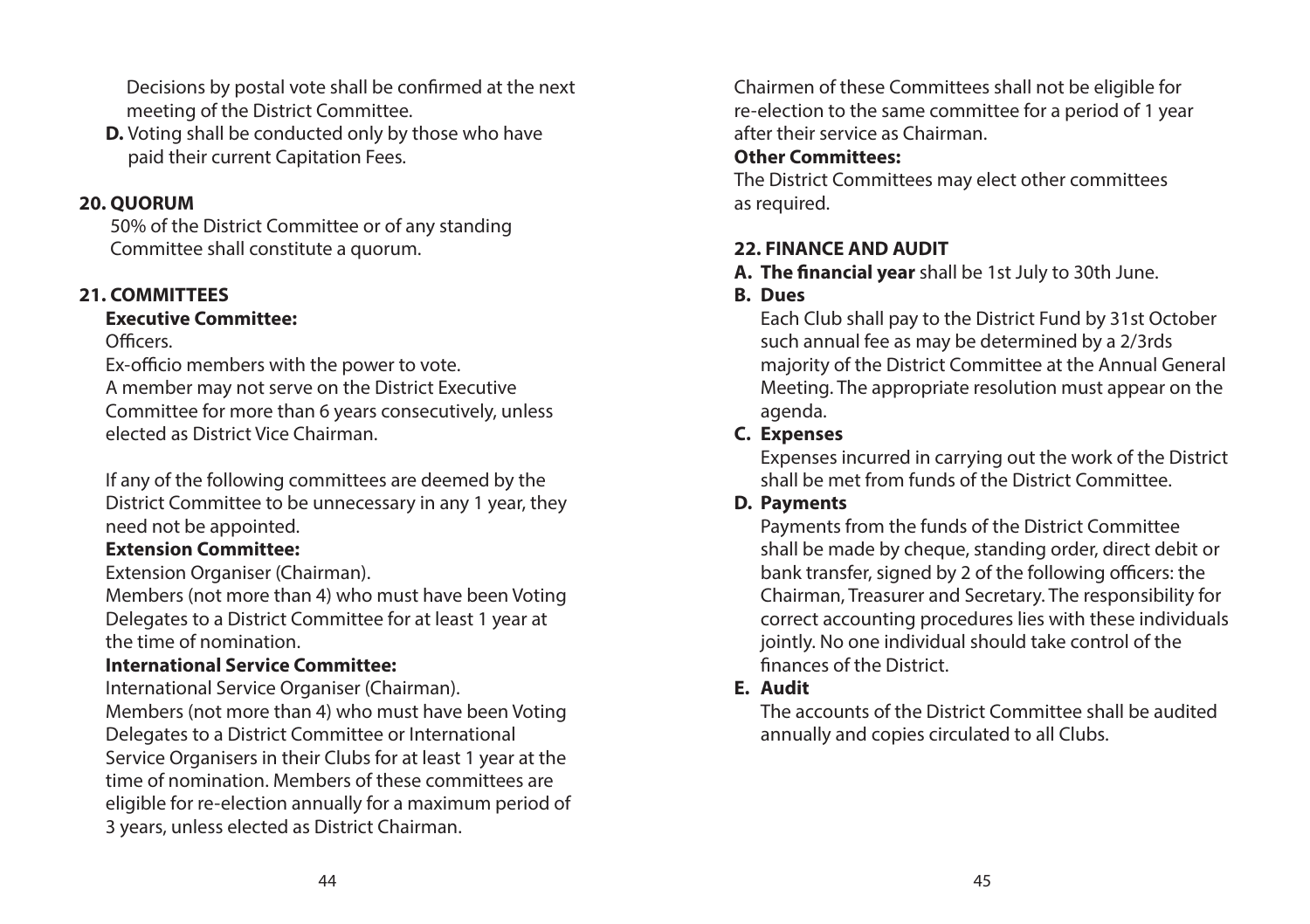# **HANDBOOK GENERAL INFORMATION**

The following information leaflets are available from International Inner Wheel Headquarters or from the website **www.internationalinnerwheel.org**

Formation of a Club

Division of a Club

Merger of Clubs

Disbandment of a Club

Formation of a District

District Guidelines

Division of a District

Merger of Districts

Disbandment of a District

Formation of a National Governing Body

Disbandment of a National Governing Body

Creation of a National Representative and Deputy National Representative

#### **WHAT IS INNER WHEEL?**

Inner Wheel concentrates on friendship and personal service. It is not what is termed 'a money raising organisation' but each Club selects its own charities and channels of service.

One of the greatest features of Inner Wheel is the opportunity given to members the world over to get to know one another, thus contributing to international friendship and understanding.

International Conventions are held at intervals - any member may attend.

#### **FACTS YOU SHOULD KNOW**

International Inner Wheel links together members all around the world, on every continent. Members are able to communicate with one another through correspondence, exchange visits, and joining together in international projects. Presidential tours bring members closer together as they learn of Inner Wheel activities in vastly different territories. Clubs give service in their own community as well as looking beyond their national boundaries.

In order to appreciate fully the strength and traditions of Inner Wheel, one must of course, look back at the inspiration, devotion and vision of our Founder President Mrs. Oliver Golding (Margarette), who formed the first Inner Wheel Club in Manchester in 1924, and also those members who have given such fine leadership over the years.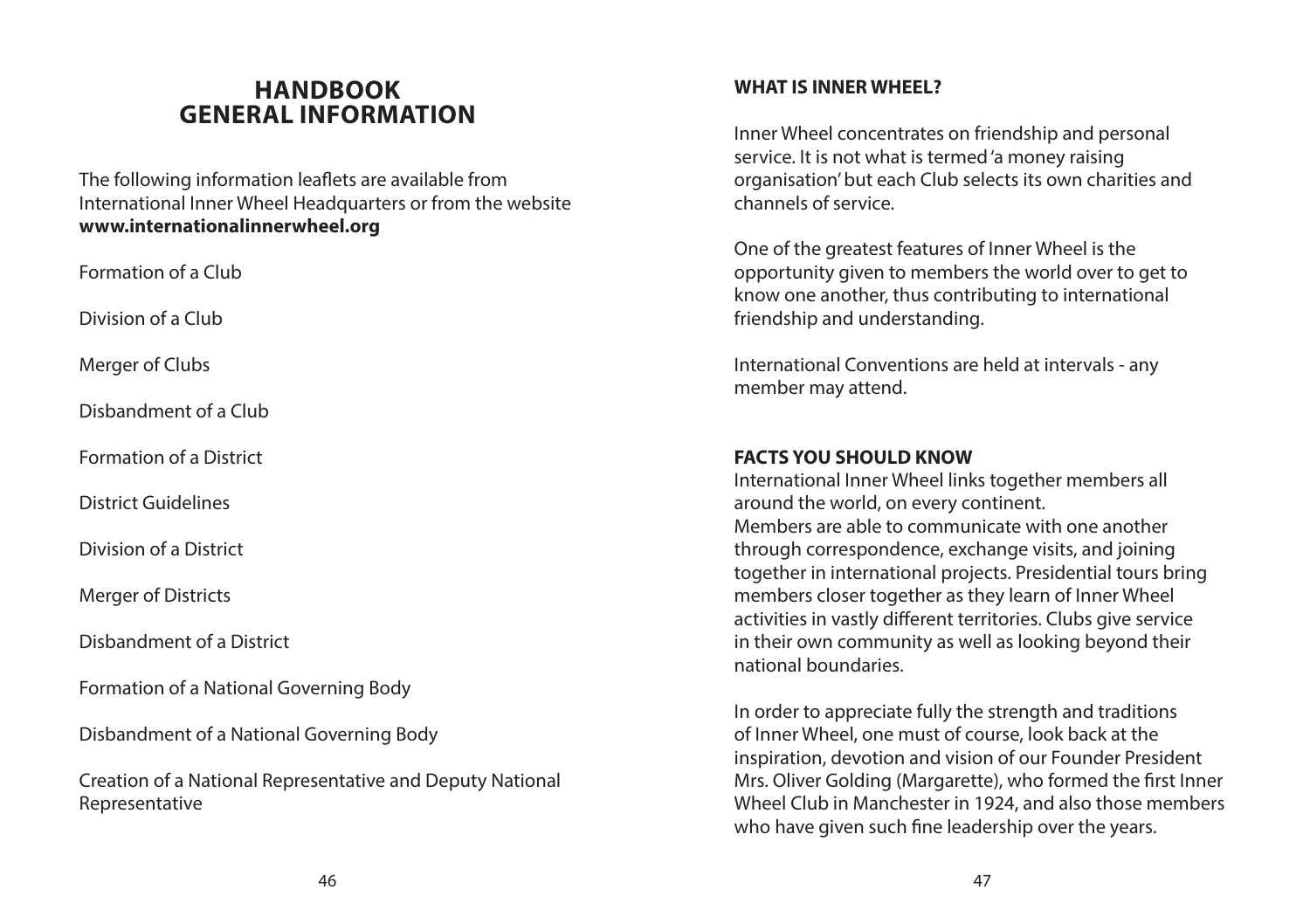The roots from which International Inner Wheel has grown, were established in 1934 when the Association of Inner Wheel Clubs in Great Britain and Ireland was formed with Mrs. Oliver Golding as the Founder President and Mrs Nixon as Secretary, both being members of the Manchester Club, England. They realised that unity is strength and had the wisdom and foresight first, to group Clubs into Districts and then, later to bring the Districts together to form an Association.

At an early stage in its existence Inner Wheel began to spread overseas, Ballarat (Australia), Bergen (Norway), Napier (New Zealand), Winnipeg (Canada) and Port Elizabeth (South Africa) being amongst the first Clubs formed. In 1947 the words 'in Great Britain and Ireland' were removed from the title and it became known as the Association of Inner Wheel Clubs.

In 1962 for the first time members from countries outside Great Britain and Ireland were invited to sit on the Governing Body, but it was not until 1967 when International Inner Wheel came into being that there was the opportunity for qualified Members in any country to become Officers, e.g., President.

In 1993 it was agreed to restructure the International Governing Body with Officers and Board Directors limiting the number of persons forming the Governing Body.

In 2012 it was agreed that the Constitution Chairman should become an officer, ex officio, on the International Executive Committee.

#### **International Inner Wheel Theme**

Each year a theme is submitted by the International Vice-President to the International Executive Committee for its approval. No alternative themes should take precedence over the International theme.

The term 'International Inner Wheel' must not be used on Club, District or National Governing Body paperwork as a primary heading.

#### **THE CONSTITUTION**

The Constitution of International Inner Wheel is binding on all members and covers the emblem, objects, qualifications for membership, election of International Officers and Board **Directors** 

The official language is English.

All Charters are granted by International Inner Wheel and signed by the International President.When a new Club is part of an Association/National Council, the Charter should be signed by the International President and either the Association/National President or the National Representative. When a new Club does not have a National Governing Body, the Charter should be signed by the International President and the National Representative, if one exists.The Charter will not be sent until the Capitation Fees have been paid.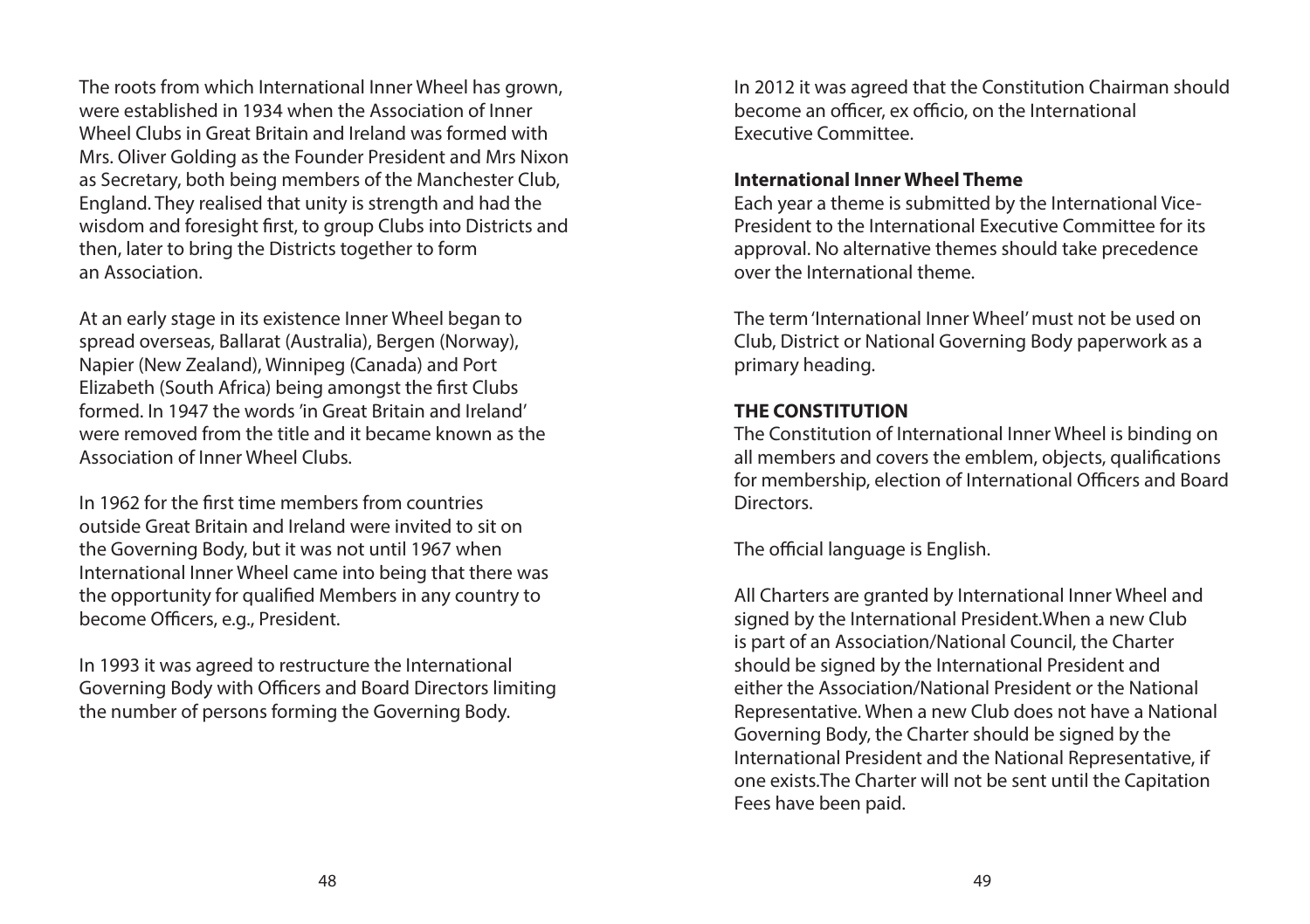### **National Level structures**

- **1.**
- **(a)** Countries with a large number of Clubs, many Districts, a National Governing Body and an elected National Representative.
- **(b)** Countries with a number of Clubs, some Districts and an elected National Representative.
- **(c)** Countries with a small number of Clubs, which form a District or Districts, but without an elected National Representative.
- **(d)** Countries that have no National or District structure but have a number of individual Non-Districted Clubs.

Districts and Clubs within a designated boundary can form a National Governing Body(minimum of 2 Districts). The NGB shall consist of the elected Officers and Council members and an elected National Representative. see 1 (a) above.

Where there is a single District or a group of Districts with a National Representative, the National Representative shall report on the work of the Districts and liaise with International Inner Wheel. This is the structure referred to as see 1 (b) above.

It is possible to divide a District.

It is possible to disband a District, where the number of Clubs are unable to sustain a District. The Clubs would then become Non-Districted Clubs see 1 (d) above, or may join an adjoining District. There is no restriction on the number of members a Club may have. If it is considered the Club is too large to operate satisfactorily it may divide. Consideration must be given that a new Executive and Committee shall need to be elected for a

subsequent Club. Where a Club diminishes in size, it can continue to operate as long as the members wish. It is possible to disband and allow members to join other Clubs. Small Clubs may merge.

#### **NATIONAL BYE LAWS**

National Bye Laws at Club, District and National level must receive the approval of the International Executive Committee. These Bye Laws enable members to enjoy their membership according to the customs and traditions of their own country.

# **CLUB MEETINGS**

It is usual for Clubs to meet monthly, although some Clubs do prefer to meet fortnightly. Attendance is not compulsory. Where Clubs have a speaker at every meeting, the business items should by transacted before he or she arrives. Club business should be transacted with regularity and it is advisable sometimes to hold separate business meetings. The following is a suggested procedure:-

President's opening remarks Apologies for absence. Minutes to be read, confirmed and signed. Matters arising. Correspondence. Reports. Any other business. International Inner Wheel Minutes, National Governing Body Minutes and District Minutes should be summarised and explained at Club meetings.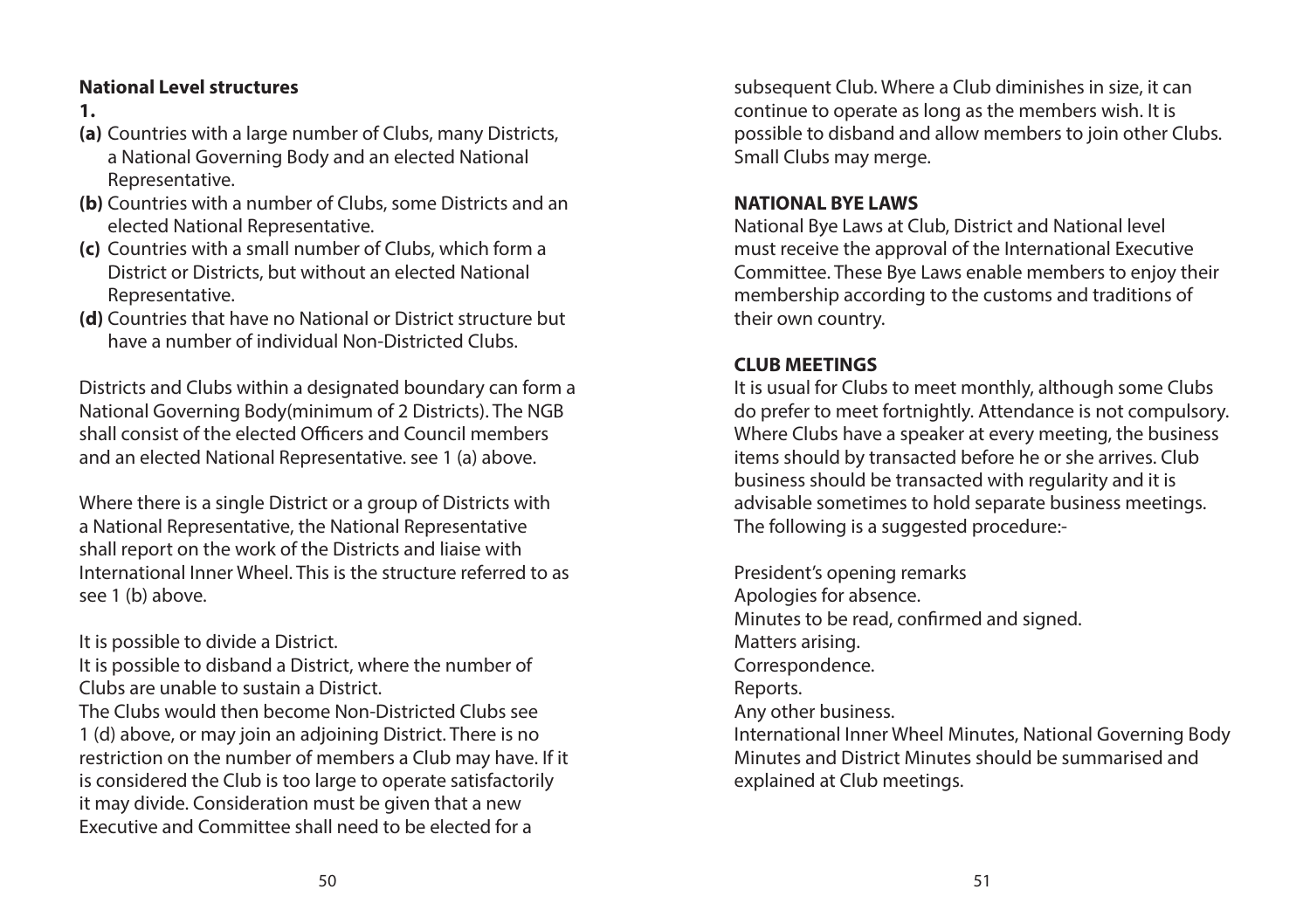- **1.** Should a discussion arise, the President must maintain an impartial attitude and be sure that all decisions reflect the wishes of the majority of the members.
- **2.** All speakers must address the chair.
- **3.** A proposal shall be seconded before it is opened up for general discussion.
- **4.** An amendment to a proposal must embody some improvement or alteration: any amendments shall be voted on before the proposal.
- **5.** The decision of the President regarding the conduct and order of the meeting shall at all times be final.
- **6.** At all meetings, if votes are equal, the President shall have a second or casting vote.
- **7.**The Club should advise its delegates on how it wishes them to vote at District meetings, but should give them discretionary power on hearing other points of view or in the case of amendments.

### **NEW MEMBERS**

Inner Wheel members may invite the spouse of Rotarians from the local Rotary clubs as possible members together with the other women who are eligible to become members of the club.

Since 2005, some Next / New Generation Clubs, with more flexible meeting arrangements, have been formed, to encourage younger, working women to join. For further information contact IIW Headquarters.

#### **Welcome to new members**

The following is a suggested form of procedure for welcoming new members:-

At the beginning of the meeting the President should read the Objects of Inner Wheel (Constitution & Handbook page 1) and address each of the new members by name and say:-

You have been invited to become a member of this Inner Wheel Club because we are sure you will welcome the responsibilities of friendship and service that membership brings with it.

We believe that you will enjoy being a member of our truly International Organisation and take a full and active part in all that this Club offers.

We do hope that you will feel you are among friends, and enjoy participating in all aspects of Inner Wheel.

The President will call upon all present to stand, and addressing the new member say:-

....................................................................................... on behalf of the

Members of the Inner Wheel Club of ..............................................

I welcome you: and (addressing the Club) I introduce this new member to you and ask you to extend your friendship to her.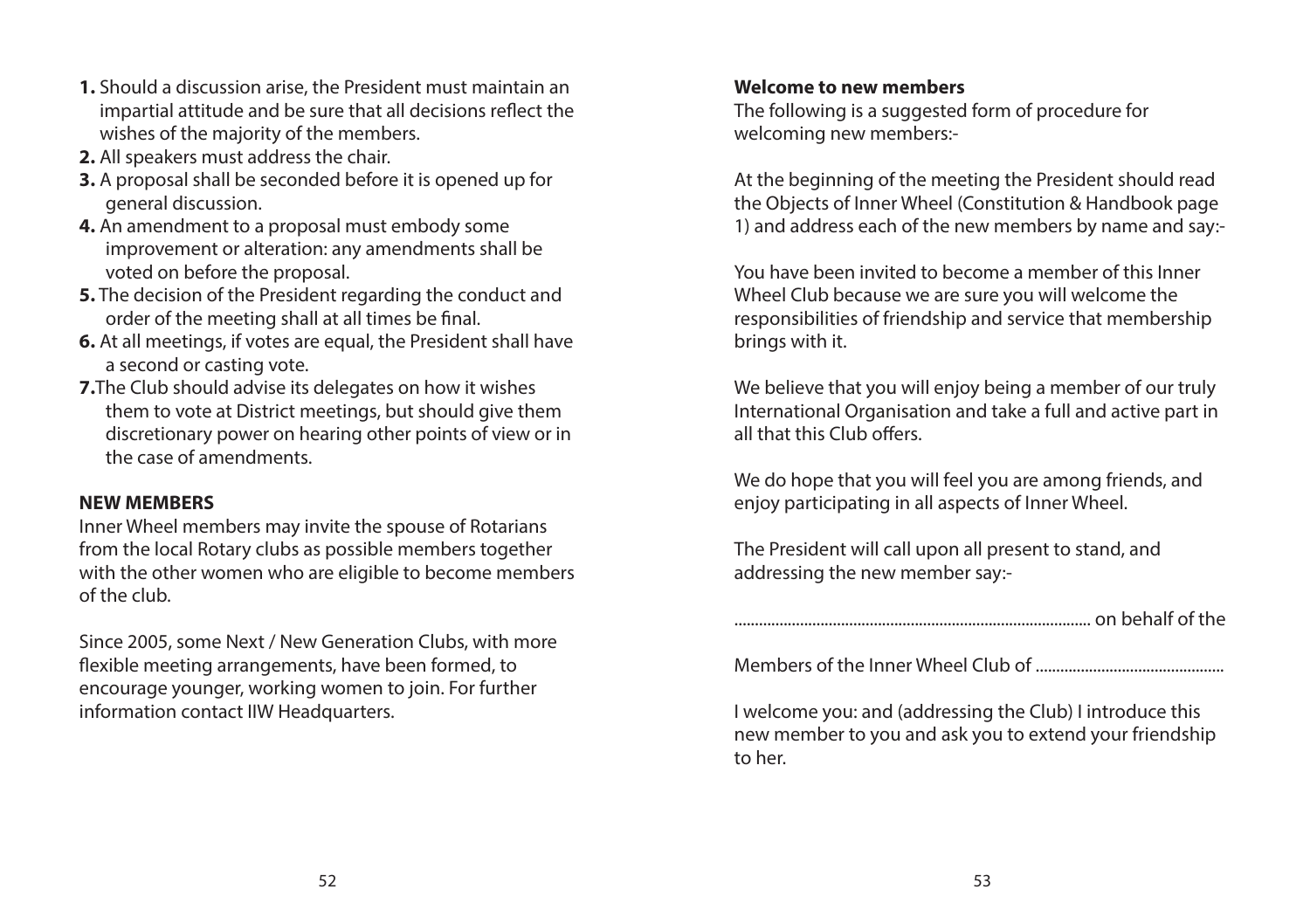#### **CLUB ANNIVERSARIES**

The date of registration and the date of the inaugural meeting are shown on the Charter, and either may be regarded as the official anniversary of the Club. Sometimes a special anniversary celebration is held and this gives an opportunity to renew the objects of Inner Wheel.

### **INTER CLUB VISITS**

Visits between Clubs widens the circle of friendship, as well as providing an opportunity for the exchange of ideas.

# **VISITORS**

The time and place of meetings may vary during the year and members visiting other Clubs are therefore asked to telephone Club Secretaries beforehand.

Members invited to speak when visiting Clubs in countries other than their own, do so in a personal capacity. Care should be taken that any facts or information given, are accurate and up to date.

### **TRANSFER**

A member who has moved to another town may transfer to the Inner Wheel Club of that town. The Secretary of the Member's previous Club shall communicate with the Secretary of her new Club. Any adjustment of subscription is a matter for agreement between the Treasurers concerned. In the case of a member from a Non-Districted Club wishing to apply for a transfer, application should be made to International Inner Wheel Headquarters.

A member moving to a country or town where there is no established Inner Wheel Club may retain her membership through her former Club. Any question of dues is a domestic matter for the Club concerned.

# **FINANCE – CLUBS**

The money for the running of Inner Wheel at all levels comes from members' subscriptions. In fixing the annual subscription, the Club must ensure that it will cover the International Inner Wheel Capitation Fee, National and District dues (where they are established) and sufficient for the day-to-day working expenses of the Club.

When a Club is part of a District, if there is no District Fares Pool for District Meetings, then the Club subscription should be sufficient to cover the travelling expenses of the Voting Delegates when attending District Meetings. A Delegate should always accept these expenses, as it is the policy of Inner Wheel to ensure that no member is debarred from taking any office, because of the expense involved. Non-Districted Clubs pay their Capitation Fees direct to International Inner Wheel Headquarters.

Clubs are reminded that failure to pay Capitation Fees will affect the eligibility to vote in elections and participation in other Inner Wheel matters.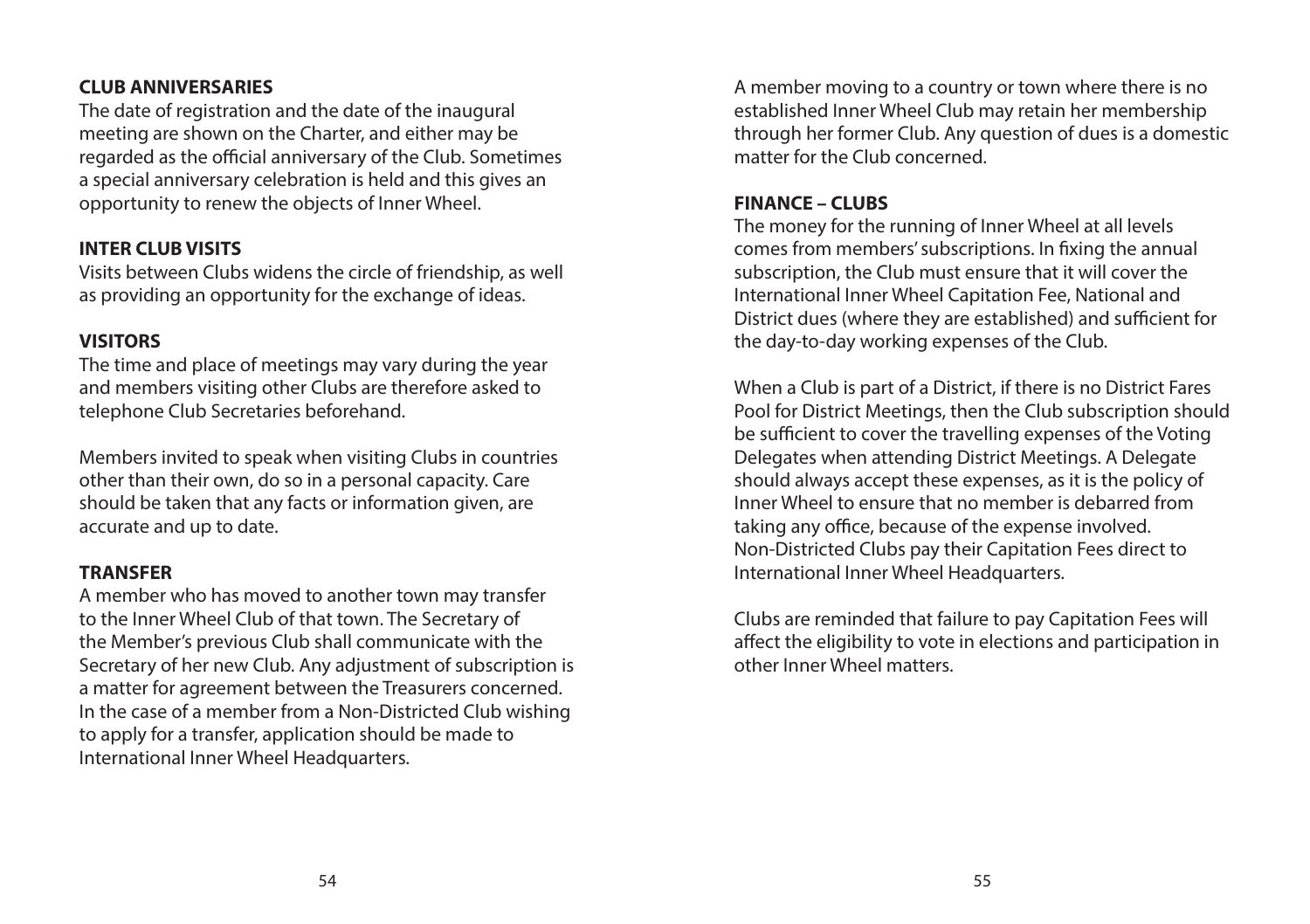#### **Treasurer**

The Treasurer is the custodian of all Club funds, including any monies raised by the sub-committees. All payments from the Club funds should be made by cheque, standing order, direct debit, bank transfer or on-line banking and signed by 1 of the following officers: President, Secretary or Treasurer with approval of another club officer. The responsibility for correct accounting procedures lies with these individuals jointly. No one individual should take control of the finances.

Two accounts should be kept:

Account No. 1 General Account Account No. 2 Charity Account

At each meeting the Treasurer should give a report of the balances of these 2 accounts.

### **Audit**

The accounts of the Club must be audited and copies circulated to all members at least 4 days before the Annual General Meeting.

# **Account No. 1**

#### *General Account*

This covers all Capitation Fees to Inner wheel: International, National and District; plus such items as stationery, postage and telephone, printing, hire of hall, speakers' fees, and any other necessary administration costs.

# **Account No. 2**

#### *Charity Account*

All monies raised for service and charitable gifts to which members of the public have subscribed must be used for this purpose only. They cannot be used to defray Club expenses.

# **Allocation of Charity Funds**

All members should have the opportunity to voice their opinions. It does, however, save time if the Club Executive Committee can bring recommendations to the general meeting for discussion and decision by the majority.

# **Raising Money**

Each Club finds different ways and means of raising funds. Some examples are raffles, bring and buy sales, good as new shops, sales of goods made by members, boutiques, games evenings, speaker evenings, fashion shows, etc.

### **EXTENSION**

No member should speak on behalf of International Inner Wheel without prior consultation with International Inner Wheel Headquarters.

Every member finds opportunities to talk about Inner Wheel especially when meeting prospective new members. In order to give correct information, she should be familiar with the Constitution and the history of this worldwide organisation.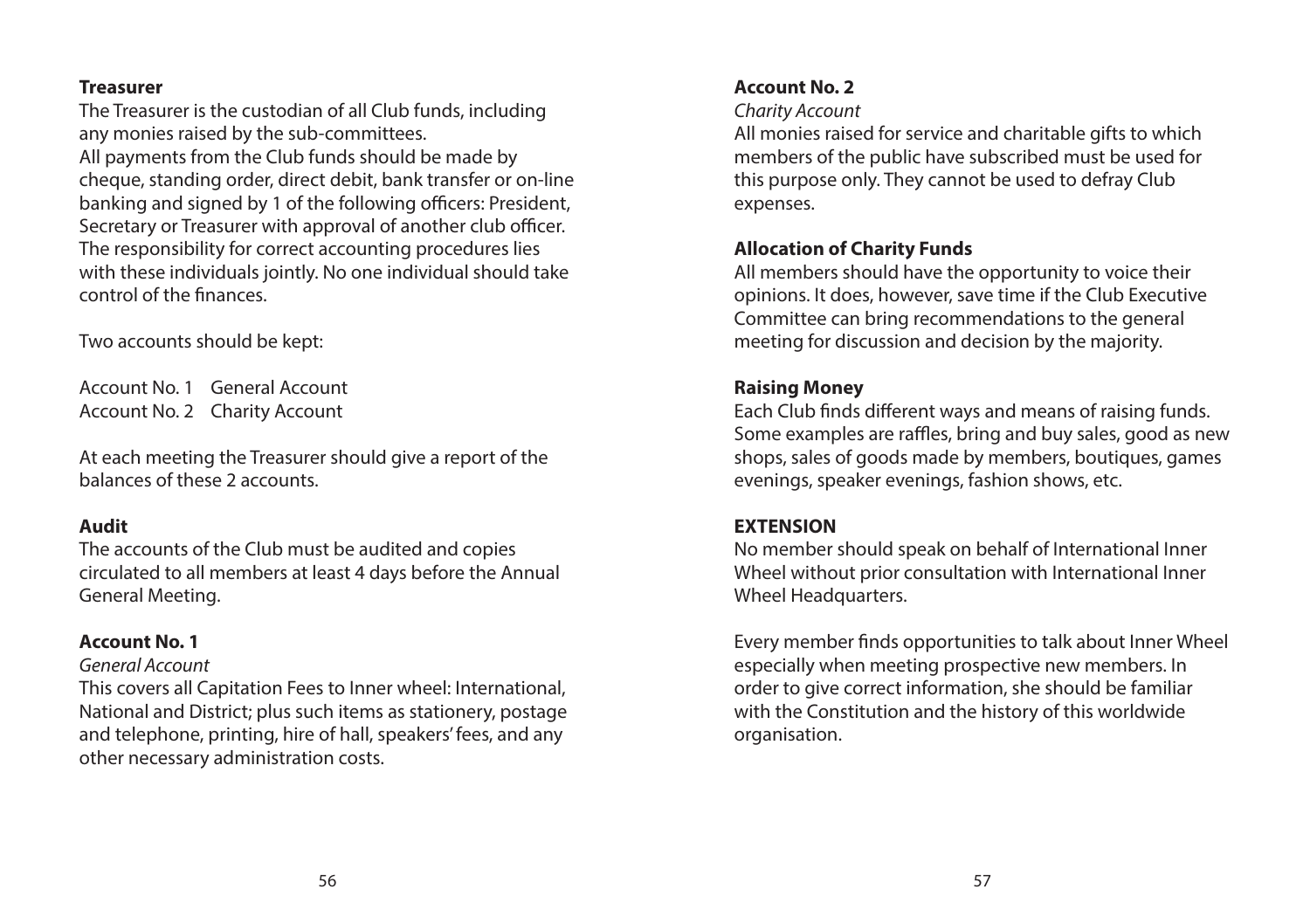#### **Extension in Districts**

The Extension Committee or Extension Organiser is responsible for this work in the District.

The Extension Chairman or Organiser could in the first instance approach the Rotary Club or an Inner Wheel Club, to sponsor a new Club. If neither show any interest, those ladies who wish to be Inner Wheel members may be approached directly, if it is evident that some would like to form a Club or join an existing Club.

# **DISTRICT MEETINGS See District Rule 17, A, B, C, D, E**

#### **Assembly**

This takes the form of group meetings of Club Presidents, Secretaries, Treasurers, Correspondents and International Service Organisers, each group being presided over by the appropriate District Officer or Executive Member. These meetings enable each Officer to be briefed about her duties and give opportunities for discussion of new ideas. They are particularly helpful to members taking office for the first time.

#### **Rallies**

The Rally is a gathering of every Club in the District, which all members may attend. It is not a business meeting, but provides an opportunity for Club members to meet together socially at District level.

International Service meetings, Inter-District meetings and Inter-country gatherings also create much enthusiasm amongst members.

#### **CORRESPONDENCE**

There is a naming convention for all paper work.

Clubs will be known as: The Inner Wheel Club of………………………… (name) Districts will be known as: District……………(number) of……….. Country/ies/ geographical regions National Governing Bodies will be that of the country/ies or geographical region.

# **Districted Clubs**

The normal procedure is for the Club to communicate with the District and for the District to communicate with the National Governing Body/Association and National Representative, if any, who will refer the matter to International Headquarters if necessary. In special circumstances Clubs may write direct to International Headquarters, or the Association/National Governing Body, but copies of the correspondence must be sent to the National Representative, and the District Secretary where applicable.

#### **Non Districted Clubs**

Non Districted Clubs correspond directly with International Inner Wheel.

### **ELECTIONS**

There are 4 kinds of elections: **(1)** Club; **(2)** District; **(3)** Association or National Governing Body; **(4)** International Inner Wheel.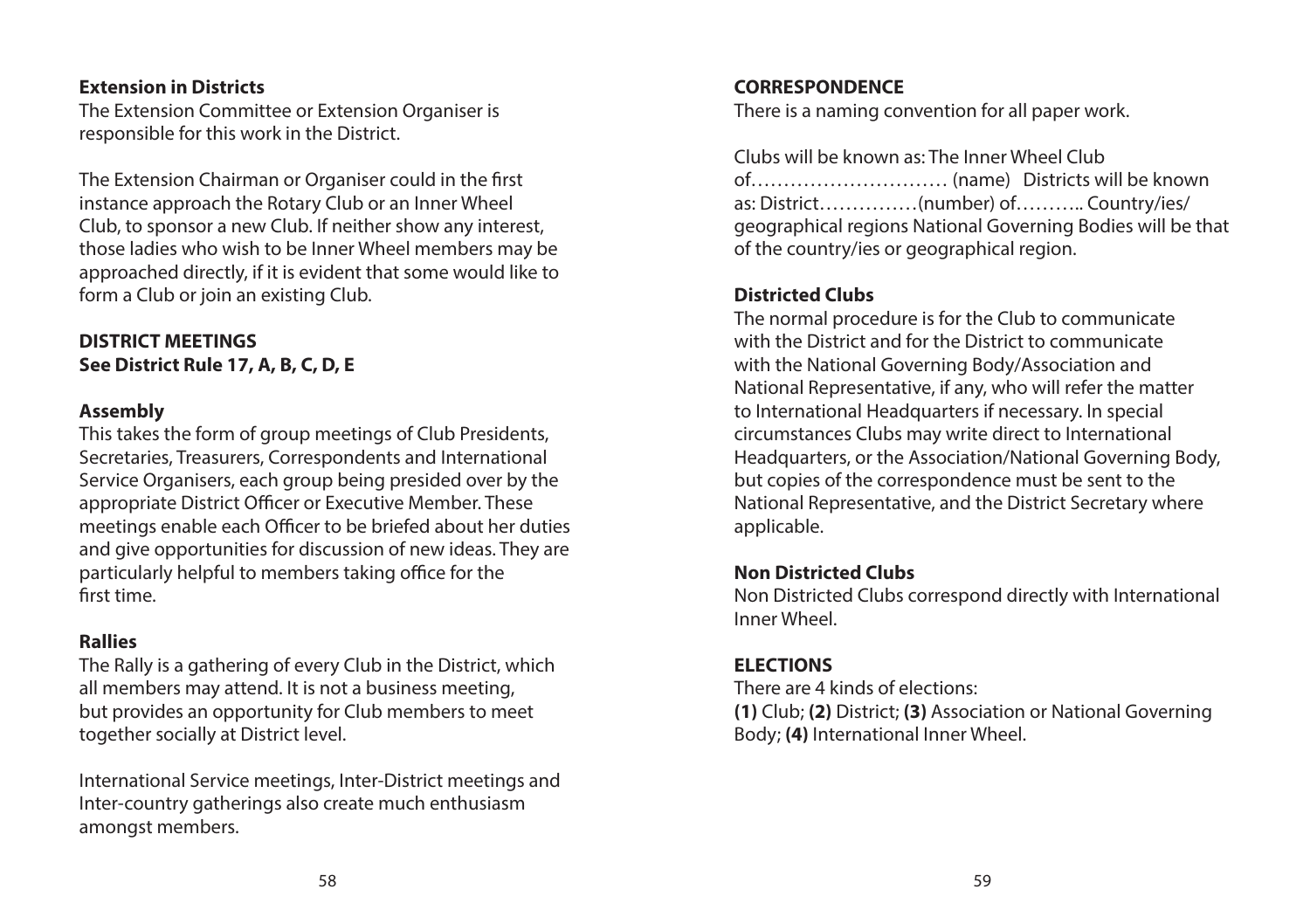- **1.** Members nominate for the Club Executive Committee.
- **2.** Clubs nominate for the District Executive Committee.
- **3.** District Committee(s) nominate for the Association or National Governing Body.
- **4.** District Committee(s) within countries with a National Governing Body may nominate for International Officers, Board Directors, Editor/Media Manager, National Representatives and Deputy National Representatives.
- **5.** Countries with only District Committee(s) and a National Representative may nominate for National Representative, Deputy National Representative and IIW Board Director and Editor.
- **6.** Countries with only District(s) may nominate for International Editor.

Nominations for Officers and Board Directors of the International Inner Wheel Governing Body should reach International Headquarters not later than 30th September. It is the responsibility of the District to ensure that any nominee is physically capable of carrying out the work involved.

The Association/National Governing Body or District concerned must check the details of the past and present Inner Wheel offices of Nominees.

The consent of every nominee must be obtained. All Officers and Members of Committees must be nominated, in writing, by an agreed and specified time. They must be elected annually even though they are eligible to serve for more than 1year.The method of voting at each level shall be by a simple majority of the votes cast.

# **Retiring Officers and Officials**

It is the duty of all those relinquishing office to see that their successors receive any previous minutes or other documents, which afford continuity and information about that office.

#### **Standing Committees**

These are referred to in paragraphs 19 and 20 of the Standard Rules for Districts with no National Governing Body, or in the National Bye Laws. The work of a Standing Committee is delegated to them by the District Committee to whom they are responsible.

#### **Election of Standing Committee**

The election of Standing Committees takes place before the 31st March, and these Committees function from 1st July to 30th June. If an Extension Committee is not considered necessary an Extension Organiser may be elected. The Chairman of the Extension Committee, or the Extension Organiser, and the Chairman of the International Service Committee, or International Service Organiser, should be elected before 31st March, and function from 1st July to 30th June.

#### **Ad-hoc and other Committees**

Ad-hoc Committees may be formed at Club or District level when required for any special events such as a Rally or Inter-District Conference. Some Districts have a Publications Committee to assist the Editor where Clubs involved are numerous.All such Committees are responsible to the District Committee. The District Chairman and Secretary are ex-officio members of all District Committees.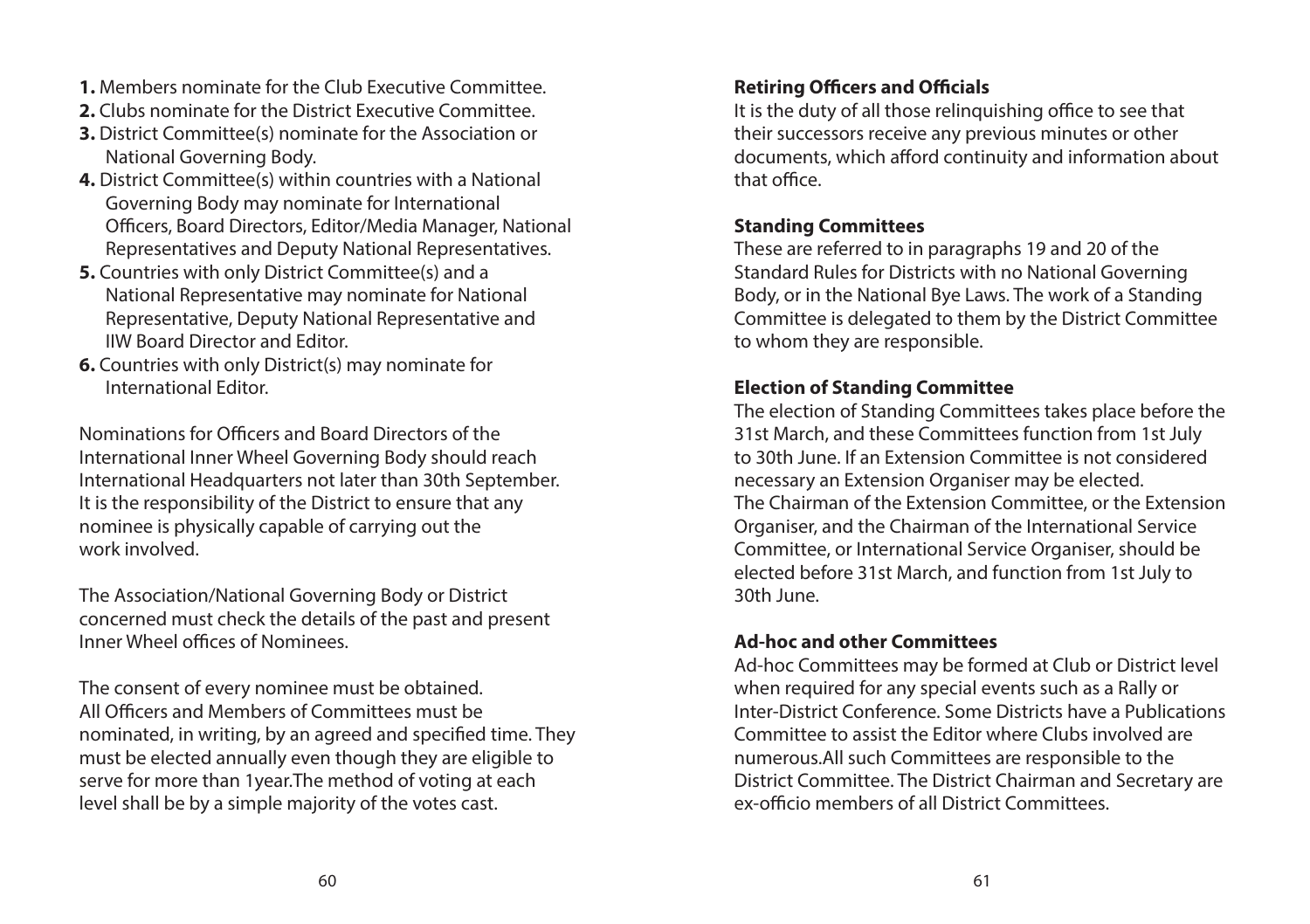### **BADGES**

Only badges of approved designs are permitted and these are worn at Inner Wheel functions. A member should wear her badge of office at a Rotary function only when she is officially invited to represent Inner Wheel.

A Club President should wear her chain of office at all functions of her own Club, and in addition when visiting other Clubs or attending Charter Presentations, District Meetings, Rallies, Conferences and Conventions. If a member is invited to attend functions or other organisations to represent her District or Club, the appropriate badge of office must be worn. If a transferred member wishes to wear her former Club badge with past service bars, she may do so provided it is worn separately from her new Club badge. Members are encouraged regularly to wear the approved miniature lapel badge, especially when travelling.

When a Club is formed the following badges are recommended:

Club Member's Badge for each member.

Bar for Secretary and Treasurer.

President's Jewel.

These should be ordered direct from:-

| Warwickshire<br>Delhi, 110007<br><b>UK CV12 8OR</b><br>India |
|--------------------------------------------------------------|
|--------------------------------------------------------------|

Some countries have their own official suppliers, but care should be taken to ensure that only designs approved by International Inner Wheel are used.

#### **INNER WHEEL EMBLEM**

When the emblem (logo) is shown in colour, the colours shall be YELLOW (Pantone 108C or 108U, CMYK 1.11.100.0, RGB 255.219.0 or Hex FFDB00) and BLUE (Pantone 3005C OR 3005U). The emblem must not be changed or defaced. Use of the emblem is restricted to Inner Wheel materials.



# **PUBLICATIONS**

The official publications of International Inner Wheel are:-

- 1. Combined International Inner Wheel Constitution/ General Information section.
- 2. Annual Directory.
- 3. The International Inner Wheel Newsletter published once a year or as desired by the Governing Body.
- 4. Introducing International Inner Wheel leaflet. A price list of the above publications is issued each year with the exception of the International Inner Wheel Newsletter, which is included in the Capitation Fee. All orders must be accompanied by a remittance to cover the cost.

# **Website:**

All Clubs and Districts are encouraged to keep in touch regularly with the International Website **www.internationalinnerwheel.org**, and to urge their members to do so. The website is available for all the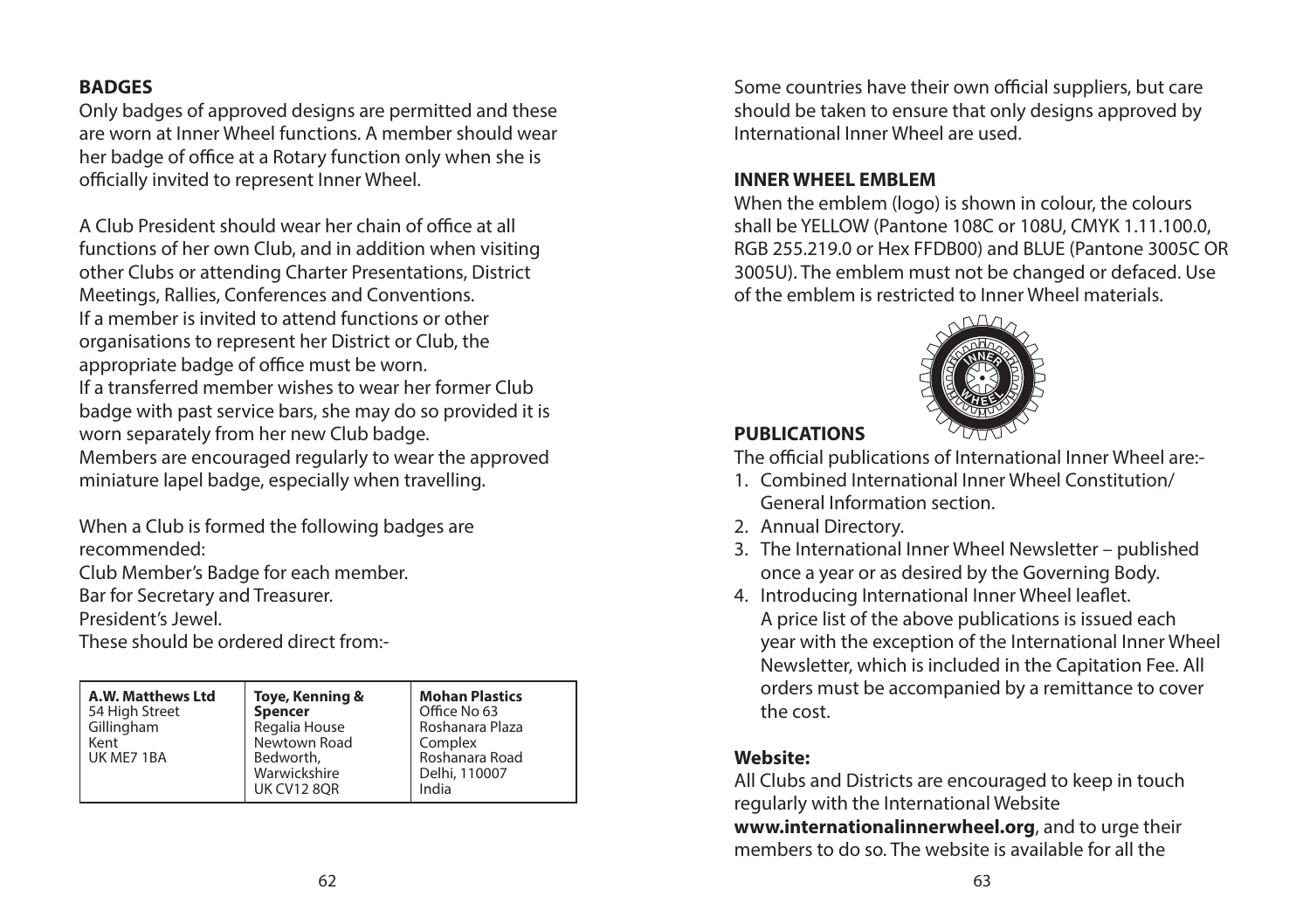latest information including 'News', 'Service', 'UN', 'Events' (Convention) and is regularly updated.

Official websites of Inner Wheel countries around the world are linked to the IIW website.

There is a library where all official documentation, Forms, leaflets, magazines and training materials may be downloaded for duplication.

In order to keep the website up to date with news and service projects National Representatives are required to send information to the IIW Editor/Media Manger for inclusion on the website.

#### **FaceBook and Social Media**

The official FB homepage of IIW is <www.facebook.com/InternationalInnerWheel>.

The official FB homepages of IW countries should be administered by the National Governing Bodies, countries with a National Representative and Districts with no National Representative.

The checking for accuracy of all information about IW matters is the duty of the NR and the Webmaster for countries with no NR.

NGB, District or Club may create a Facebook page or other social media account and use the profile name of "Inner Wheel (name of NGB country, District or Club)". Open or closed Facebook groups must choose other names. All information about IW has to be in conformity with the objects and rules of IIW.

#### **MISCELLANEOUS Records**

All Clubs and Districts are advised to keep a record book in which to enter details of events, activities and other items of special interest.

#### **Forms**

In order to economise as much as possible, and where practicable, a master copy of the different forms for domestic circulation will be sent by International Inner Wheel to each country for duplication and despatch. Forms can also be found at www.internationalinnerwheel. org or can be e-mailed direct to the Club/District/National Governing Body e-mail address.

#### **Margarette Golding Award**

An award was created, in 2000, in the name of Margarette Golding, the founder of Inner Wheel, for highly commendable personal service to the community. The award may be given to Inner Wheel members, or to members of the general public, for outstanding personal service, which must be completely unconnected with work on behalf of Inner Wheel or for Inner Wheel/ Rotary fundraising.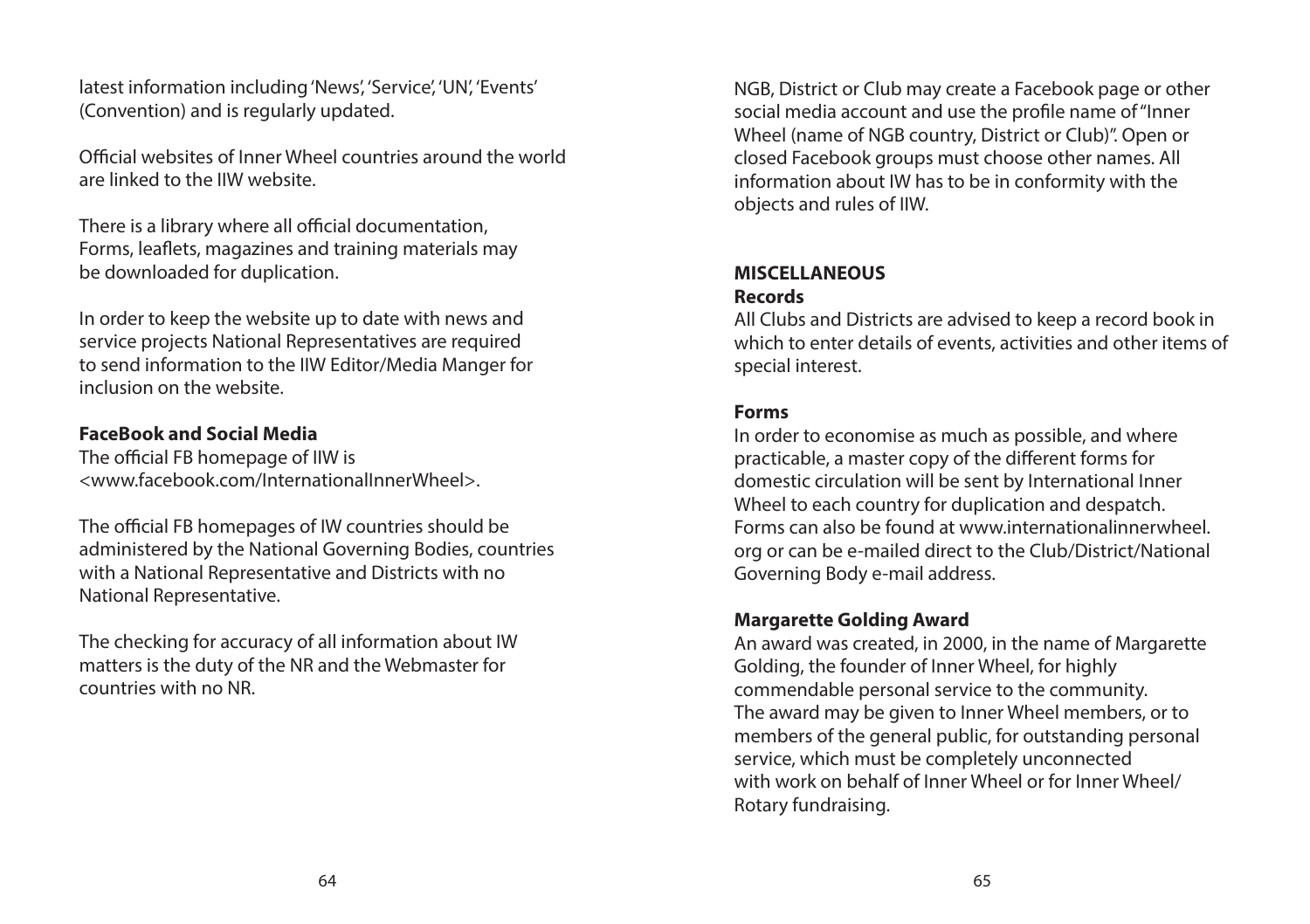#### **International Inner Wheel CONVENTIONS**

| The Hague, The Netherlands      |  |
|---------------------------------|--|
| Copenhagen, Denmark             |  |
| Sydney, Australia               |  |
| Brighton, England               |  |
| Paris, France                   |  |
| Orlando, Florida USA            |  |
| Stavanger, Norway               |  |
| The Hague, The Netherlands      |  |
| Sydney, Australia               |  |
| Berlin, Germany                 |  |
| Stockholm, Sweden               |  |
| Florence, Italy                 |  |
| Christchurch, New Zealand       |  |
| Kota Kinabalu, Malaysia         |  |
| Istanbul, Turkey                |  |
| Copenhagen, Denmark             |  |
| Melbourne, Australia            |  |
| Jaipur, India (held virtually). |  |
|                                 |  |

#### **International Inner Wheel General Motions accepted at Conventions**

**THIRD CONVENTION** *– Sydney, Australia, May 1976* The Executive Committee of District 39, Sweden suggests that, bearing in mind the competent organisation and firmly established ideals, which Inner Wheel stands for today, all Inner Wheel, members adopt and participate in a theme on an International basis. The chosen theme will be decided yearly by the Board.

**SIXTH CONVENTION** *– Orlando, Florida USA, May 1985* Conventions shall extend over 3 days, not counting the day of registration. Workshops shall be arranged and lectures shall be given on subjects important to mankind i.e. subjects that are essential to women all over the world, such as education, independence, equality etc.

**SEVENTH CONVENTION** *– Stavanger, Norway May, 1988* International Inner Wheel should study the question of child abuse in the pornographic industry and use every means at its disposal to condemn the practice and its perpetrators.

**EIGHTH CONVENTION** – *The Hague, The Netherlands, April 1991* It is proposed that a fund be set up to mark the 25th Jubilee year of International Inner Wheel, the monies arising there from to be used in the country in which they are raised. The charities to benefit from the Fund will be the 'Save the Children Fund' and similar children's organisations.

**NINTH CONVENTION** – *Sydney, Australia, October 1993*  International Inner Wheel must confine its involvement with The United Nations (e.g. ECOSOC and UNICEF) to being an Observer on the Roster with consultative status.

**TENTH CONVENTION** *– Berlin, Germany, April 1997* International Inner Wheel make provision for a member of the Executive Committee, responsible for the organisation's United Nations interests during the year of office which falls in the year of the World Conference of Women, to represent International Inner Wheel and be an official delegate to the Conference.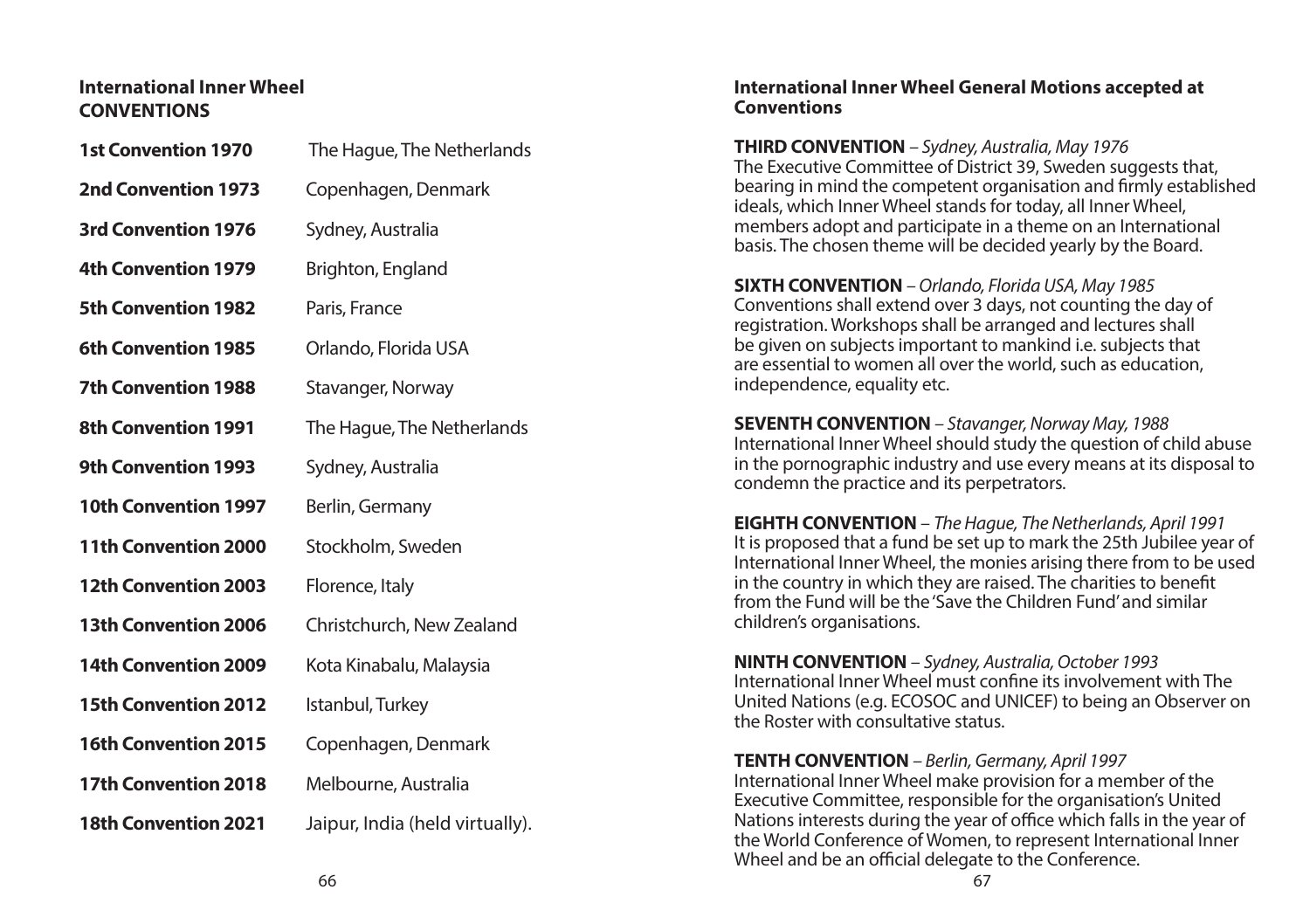The President stated, as the above proposal stood, it contravened the Affiliation Clause, but as a General Motion it was not binding. There would be 2 Conventions held before the next World Conference of Women, which would allow members to submit either change to the Affiliation Clause or a rewording to the above General Motion.

**ELEVENTH CONVENTION** *– Stockholm, Sweden, May 2000* International Inner Wheel make provision for a member of the Executive Committee, responsible for the Organisation's United Nations interests during the year of office, which falls in the year of the World Conference of Women, to be an observer for International Inner Wheel at the Conference.

**Social Project.** At every World Convention, International Inner Wheel designates a Social Project, which would be supported by Inner Wheel Clubs worldwide.

**Margarette Golding Award**An award be created, in the name of Mrs. Oliver Golding similar to the Rotary Paul Harris Fellowship.

**THIRTEENTH CONVENTION** *– Christchurch New Zealand, May* 2006 An award, in the name of Margarette Golding, to be given for highly commendable personal service through Inner Wheel or in the community. Unicef Global Girl's Education in Madagascar was named the International Social Project for 2006 – 2009.

**FOURTEENTH CONVENTION** *– Kota Kinabalu, Sabah, Malaysia, May 2009*

Unicef Global Girl's Education in Bolivia was named as the International Inner Wheel Project for 2009 – 2012.

**FIFTEENTH CONVENTION** *– Istanbul Turkey, April 2012* It was agreed that the IIW Governing Body would be allowed to investigate the possible establishment of a **Constitution Council.** Any proposed constitutional changes to be voted on in 2015, and the first Constitution Council meeting to be held in 2018.

**SIXTEENTH CONVENTION** *– Copenhagen, Denmark, May 2015* It was agreed that minor changes to the Constitution such as corrections of printing omissions, typographical errors, simplifications, clarifications and cross referencing could be undertaken by the Constitution Chairman, Constitution Committee and IIW Governing Body without putting each minor alteration to Convention for voting.

It was agreed that the organisation would recognise **United Nations International Day of Peace on 21st September annually.** It was agreed that **cooperation with NGO's** that had similar programmes to that of IIW should be encouraged.

#### **SEVENTEENTH CONVENTION** *2018 – Melbourne, Australia, April 2018*

Decision on restructuring of future Conventions, as a way forward to make better use of the available time. Reduction of the time spent on proposals or amendments and using the time gained for more participation, workshops, training and other events.

#### **EIGHTEENTH CONVENTION** *– Jaipur, India (held virtually). April 2021*

The finances of International Inner Wheel are thriving thanks to excellent financial management over the years. The yearly profits should be invested in publicity material, electronic voting, etc. If profits are made from the previous year of Convention, these should be used to organise the Triennial convention which is the only International Inner Wheel event.